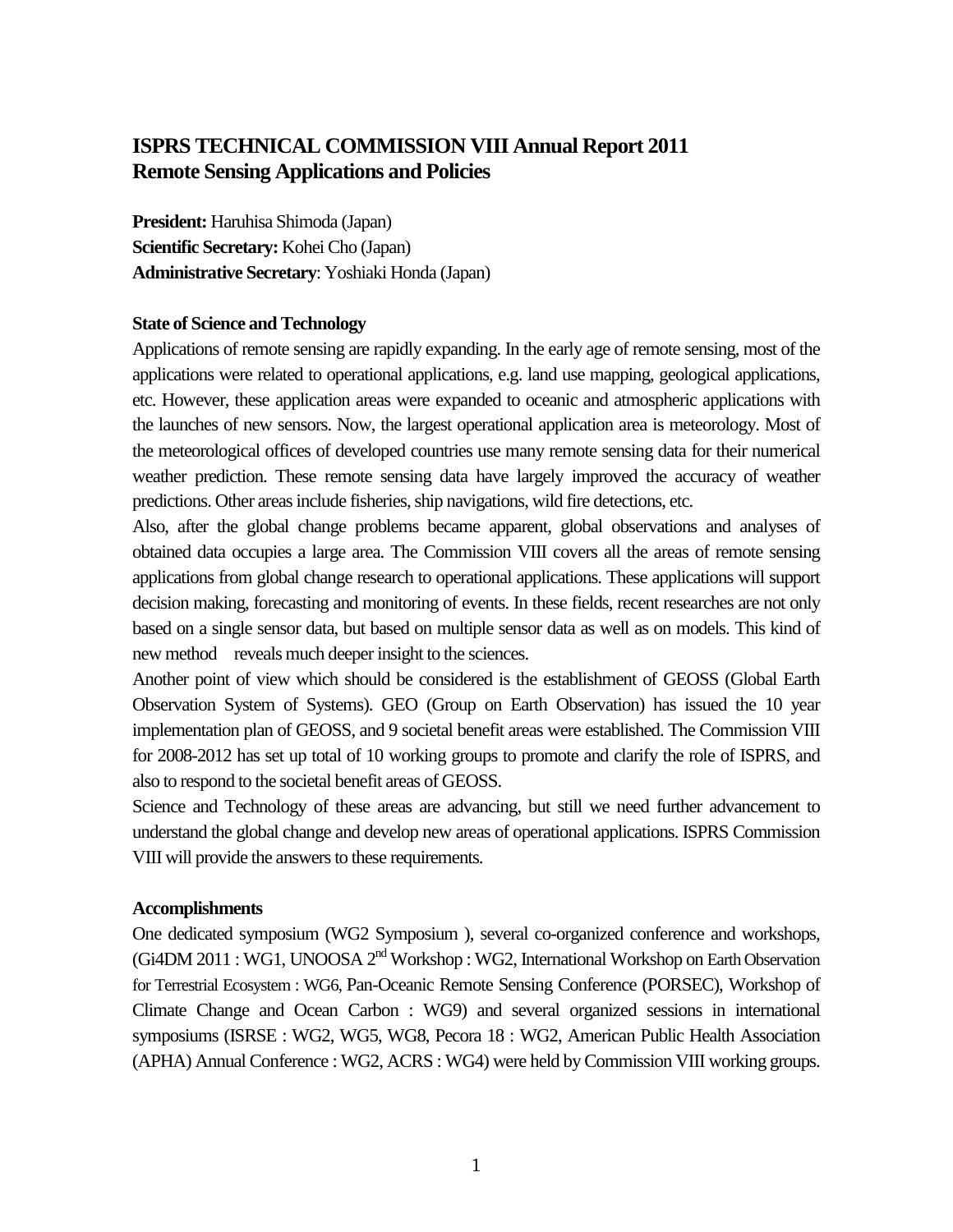As for the coming Congress, over 270 abstracts were submitted to Commission VIII, and reviews of all abstracts were completed.

### **WG VIII/1: Disaster Management**

**Chair:** Piero Boccardo (Italy) **Co-Chairs:** T. Srinivasa Kumar (India), Robert Backhaus (Germany) **Secretary:** Fabio Giulio Tonolo (Italy) **Web Master:** Paolo Pasquali (Italy)

The mission of TC VIII/WG1 aims at informing and activating people involved in disaster monitoring, mitigation and damage assessment both from institutions and private companies. We are focused on promoting the goals of the WG as expressed in its terms of reference by means of various activities and events and in co-operation with ISPRS, other national and international organizations and satellite image-related firms. Right now, more than 100 scientists and researchers coming from more than 35 different countries are members of the WG.

## **State of Science and Technology**

In recent years, advancements in technologies have made it possible for virtual communities such as OpenStreetMap, Ushahidi, Sahana, CrisisMappers, Virtual Disaster Viewer, Google MapMaker and INSTEDD to provide increasing support to disaster preparedness and emergency response efforts.

Important cornerstones of this virtual effort are the possibility to access and take advantage of post-disaster satellite imagery as well as the use of other space-based technologies such as telecommunications satellites and global navigation satellite systems.

Most of these initiatives are indeed relevant to the ISPRS WG VIII/1 focused on Disaster Management, that should establish a close interaction with the aforementioned communities trying to develop potential integrated novel applications and products that can support preparedness and emergency response.

## **Accomplishments**

## **Organized Conferences**

**Title of the Conference:** Gi4DM 2011 (Geo Information for Disaster Management)

**Period:** May, 2011

**Venue:** Antalya, Turkey

## **Report and future perspectives:**

Geomatics technologies are able to support management and recovery in the aftermath of manmade and natural disasters. However, disaster management also poses big challenges in all aspects of the geo-information cycle, from data acquisition, processing, management and delivery. For the seventh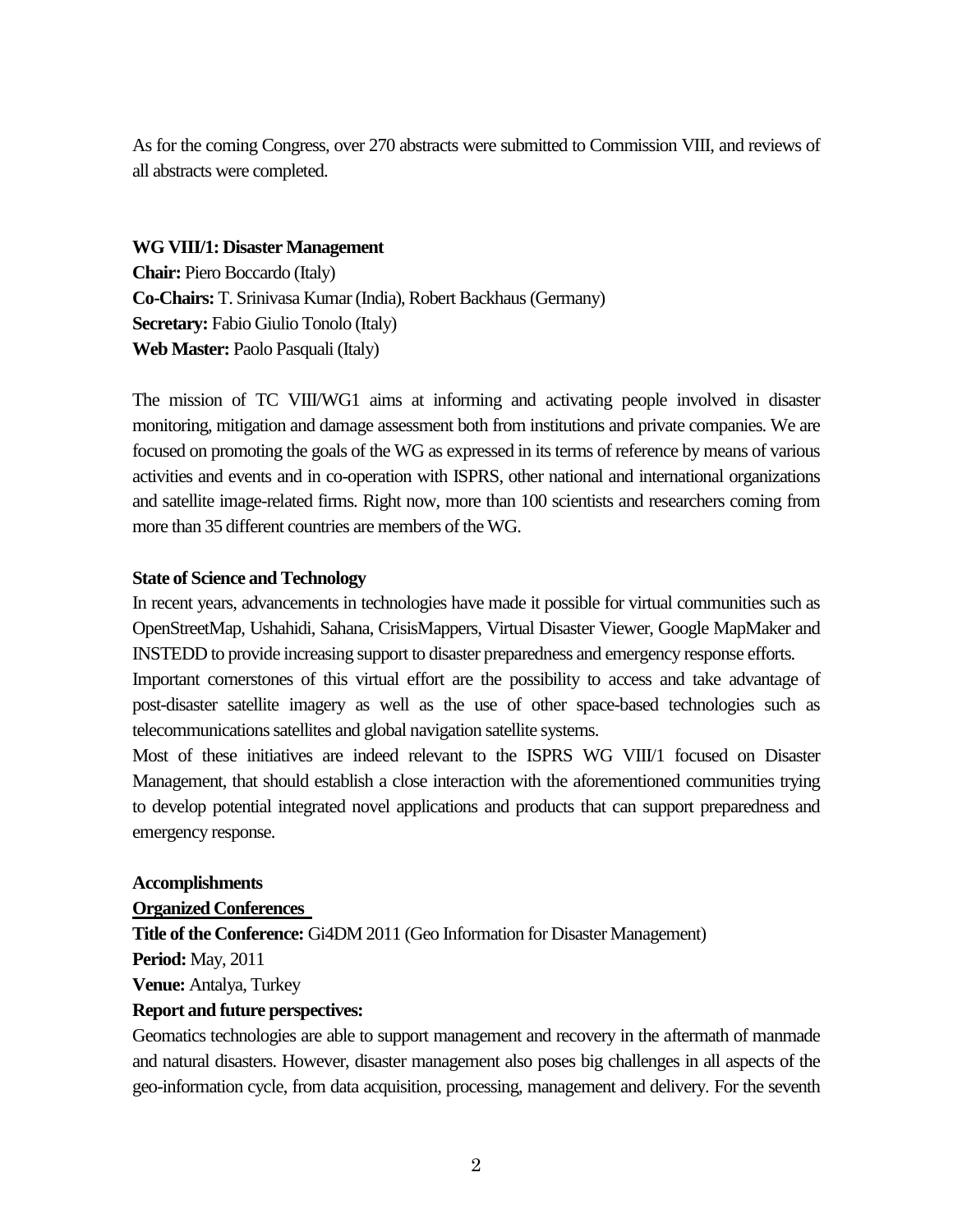time, the International Symposium on Geo-information for Disaster Management (Gi4DM) brought in Antalya-Turkey, together researchers, developers, data providers and users from all over the world (155 participants from 33 countries discussed these challenges).

Papers that deal with any aspect of Geomatics technologies suitable for crisis management were presented. Authors focused on the methodologies, tools, functionality, and/or interfaces that are being or should be provided to National and/or International Organizations involved with crisis response and management.

# **Organized workshop**

**N/A**

# **Publications/Reports**

- Special Issue "Geo-Information for Disaster Management", Italian Journal of Remote Sensing, 42/3, March 2011
- Gi4DM: Geo-Information for Disaster Management (Part I), Applied Geomatics, Volume 3, Number 2, June 2011
- Gi4DM: Geo-Information for Disaster Management (Part II), Applied Geomatics, Volume 3, Number 4, December 2011
- Book chapter "Remote Sensing Techniques For Natural Disaster Impact Assessment" in the book "Advances in Mapping from Aerospace Imagery: Techniques and Applications" to be published by Taylor & Francis (in press)

# **Partecipation to Conferences**

**Title of the Conference**: UN-SPIDER International expert meeting: Crowdsource mapping for preparedness and emergency response

**Period:** 5-6 July, 2010

**Venue:** Austria (Vienna)

**Attendee:** Piero Boccardo, WG VIII/1 Chair

# **Report:**

The goal of the expert meeting was to discuss strategies that will contribute to supporting civil protection and emergency management agencies to make use of products generated by Crowd source mapping, space industry as well as the disaster management community in areas of preparedness and emergency response and provide a better understanding to these groups on the specific needs of the disaster management community.

Discussions included:

• feedback from experts from the disaster management community regarding how information has to be generated and/or tailored to ensure that it can be used effectively;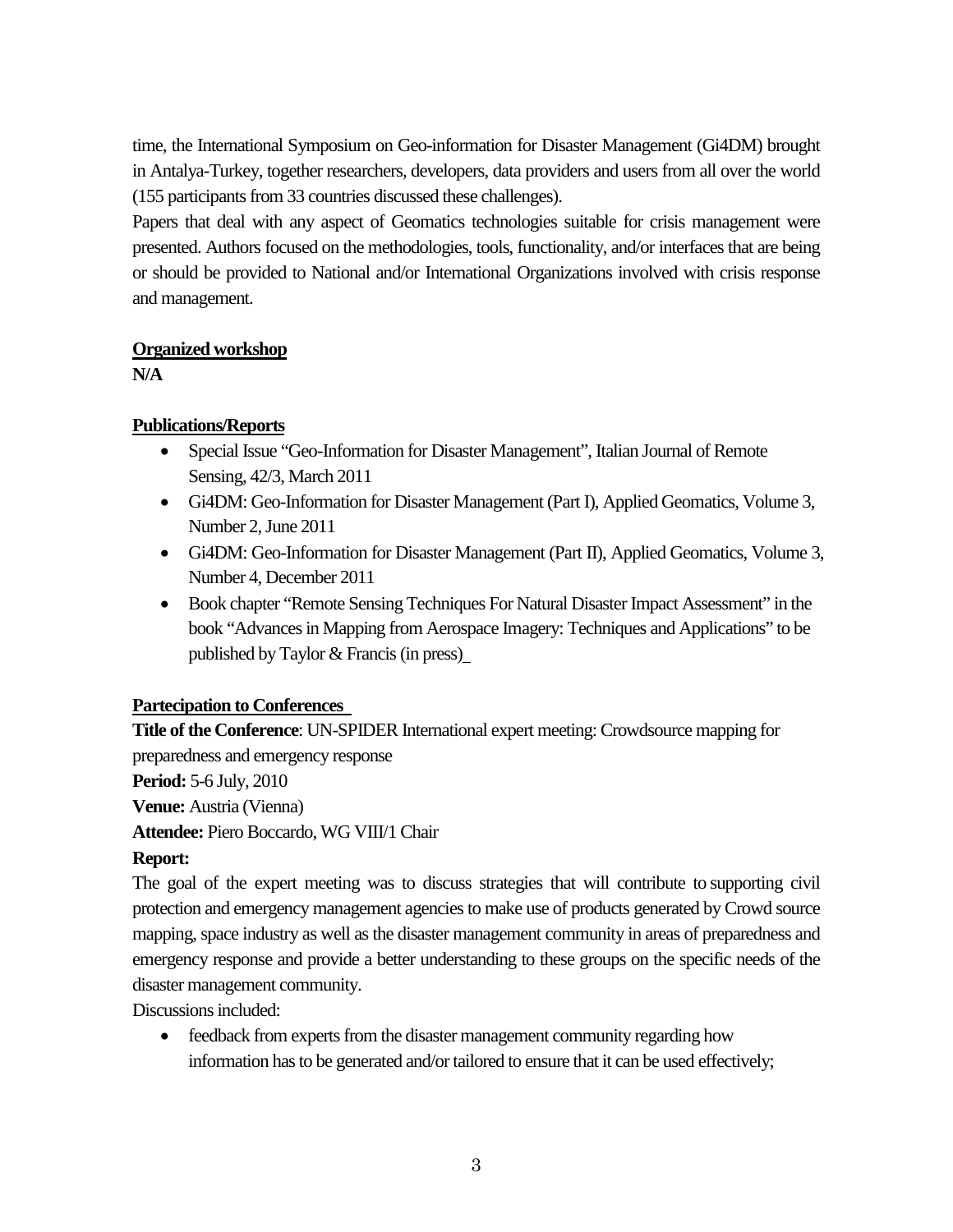- novel potential applications and products which could be elaborated by the crowd-sourcing communities that can support preparedness and emergency response, and;
- how to build upon existing solutions to facilitate the sharing of information to the emergency management community.

An ISPRS/OGC joint project proposal was presented, with the aim to carry out the following tasks, based on real use case scenarios:

- define guidelines and specifications for data acquisition during emergencies;
- implement a web portal with viewing and editing capabilities;
- assess data quality

**Title of the Conference**: VALgEo 2011 – International workshop on Validation of geo-information products for crisis management

**Period:** 18-19 October, 2011

**Venue:** Ispra (Italy)

**Attendee:** Fabio Giulio Tonolo, WG VIII/1 Secretary

## **Report:**

The annual VALgEO workshop aimed to act as an integrative agent between the needs of practitioners in situation centers and in the field guiding the Research and Development community, with a special focus on the quality of information. The objective of the first VALgEO workshop in 2009 was to uphold a platform that brings together annually scientists, service providers and end-users and to make them work alongside to discuss the elements of validation. The second edition of VALgEO in 2010 aimed at strengthening the value and the trust in knowledge within the crisis management landscape in which the information sources are extending beyond remote sensing and in which the community or the citizen is becoming increasingly engaged. The objective of the third edition of VALgEO was to affirm the commitment of the community operating in the field of crisis management to work towards more reliable and interoperable geo-information. The issues that the October 2011 workshop discussed are applicable to all services and products providing geo-information in support of international crisis management, from traditional paper maps to space and web technologies and volunteered (geo) information.

The workshop was designed to maximize the interaction among participants. A live exercise for field data collection and integration in the European Crisis Management Laboratory of the JRC allowed the participants to test several field assessment tools and witness the interoperability of the different systems. The exercise was organized in collaboration with the Critech team from the JRC (Tom de Groeve, Daniele Galliano, Beate Stollberg and Alessandro Annunziato) and the Space Research Centre in Poland (Michal Krupinski and Piotr Koza).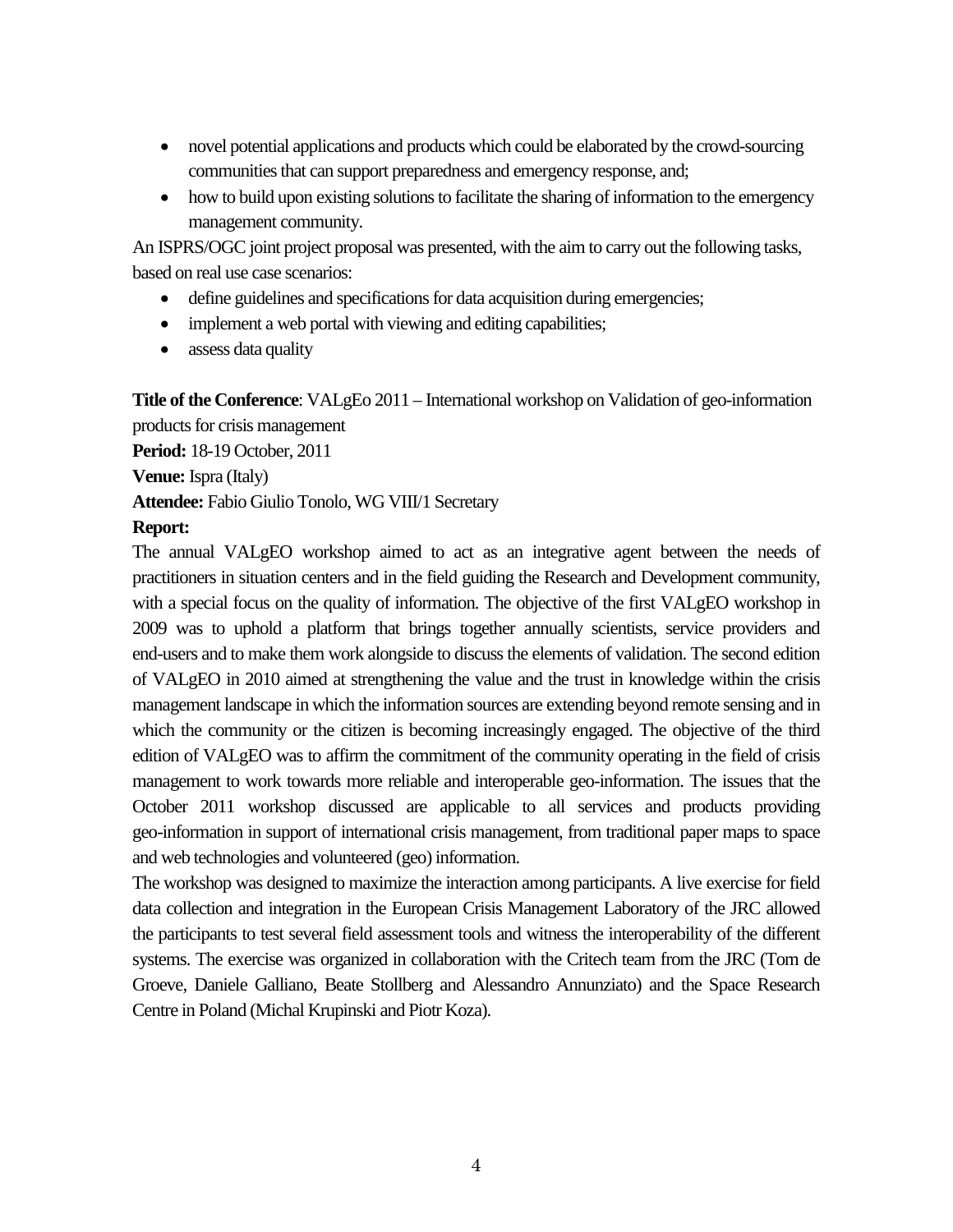### **Working Group News**

Participation in the Editorial board of the project "The Value of Geo-Information for Disaster and Risk Management (VALID) - Benefit Analysis and Stakeholder Assessment", a joint follow-on publication project to "Geoinformation for Disaster and Risk Management - Examples and Best Practices". The goal is to produce a publication to give evidence of the economic, humanitarian and organizational benefits which can be realized by applying geoinformation to disaster management, based on analyses of representative cases, and on an expert stakeholder assessment.

### **WG VIII/2 : Health**

**Chairs:** Amelia Budge (USA) **Co-Chairs:** Richard Kiang (USA) **Secretary:** Stanley Morain (USA)

### **Status of Science and Technology:**

Applying Earth observing models and products to routine practices in the public health community introduces scientific and technological challenges. Advancements are being made in using Earth observations to monitor environmental conditions that affect human health and well-being. New applications of LiDAR data are being explored and tested for use in modeling hazardous emissions along pipelines. Sensors such as NASA's CALIOP are being tested for applications in monitoring atmospheric conditions conducive to health issues. New methods for assimilating Earth observing data into atmospheric models are being researched and tested. Results from these efforts provide products and information to developers of early warning systems that are being implemented for monitoring malaria, meningitis, and respiratory diseases in many locations around the globe. These include MEWS, PHAiRS, MERIT, SDSWAS, among others. Another aspect of public health is the epidemiological studies, which require long-term data records and finer gridded geospatial datasets. Earth observing scientists and epidemiologists are coming together to understand, address, and hopefully bridge some of these technological gaps.

## **Accomplishments:**

## **Website and membership:**

The website continues to be maintained. Two people joined the WG in 2011, bringing the total to 55 members from eleven countries. Most are scientists and medical specialists from government and academic sectors, including medical facilities at universities and government hospitals.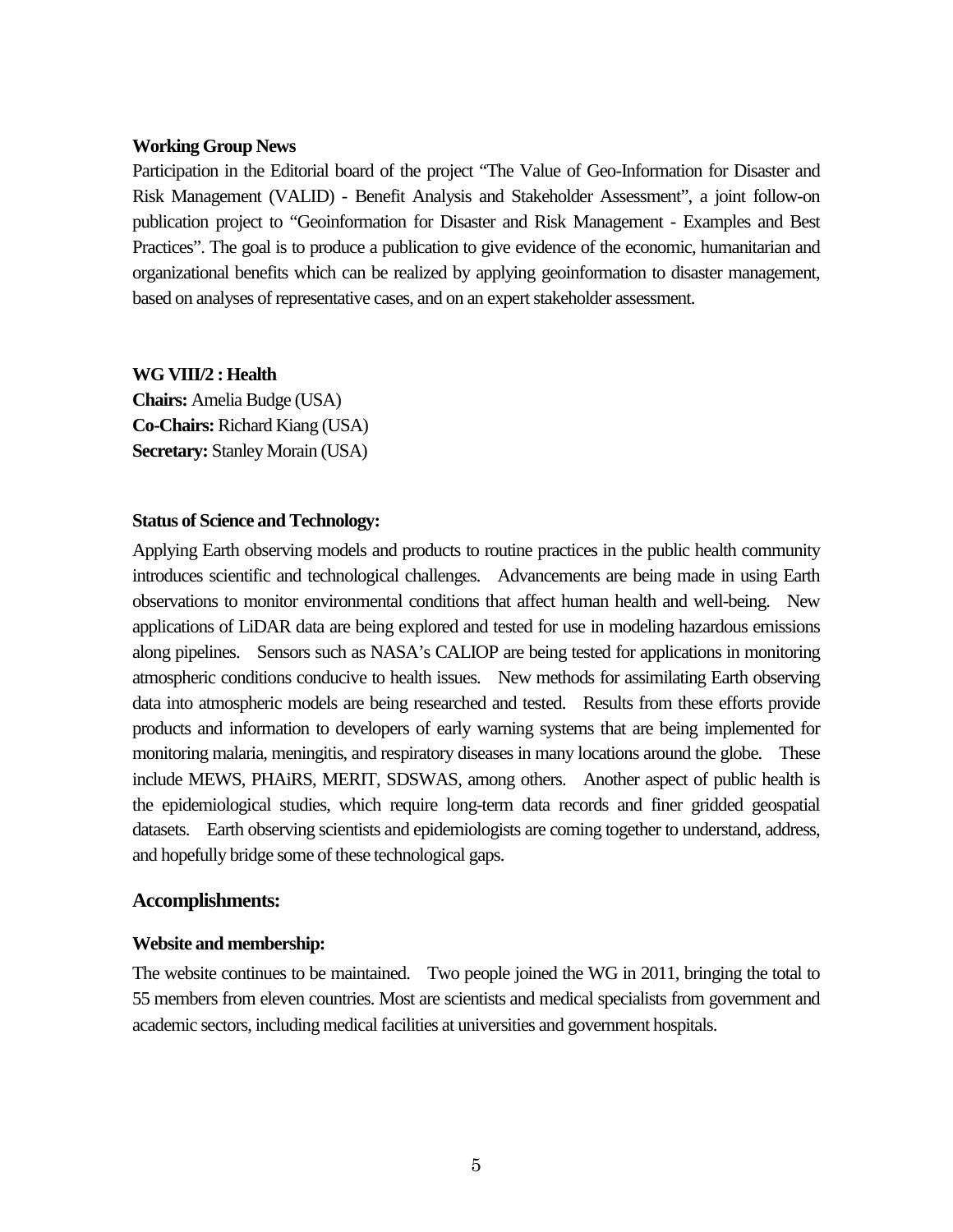### **Conferences, symposia, workshops, and committees:**

*GEO/GEOSS*: WG members continue to serve on the Health Community of Practice committee. Several members have contributed to and reviewed the GEO 2012-2015 Work Plan, specifically in context of the HE-01 and HE02 tasks.

*UNOOSA 2nd Workshop*: ISPRS co-sponsored UNOOSA's 2nd Workshop on Space Technology Applications for Socio-Economic Benefits held in Hanoi, Vietnam, October 10-14, 2011. WG-2 played an active role in organizing Session 6 (*Earth Observation and Health*). Dr. Richard Kiang, Co-Chair of WG VIII-2 presented a paper on *Using Satellite Data for Estimating the Risks of Vectorborne Infectious Diseases and Acute Respiratory Infection.* Stan Morain, Technical Secretary of WG VIII/2 presented a paper on *Modelling Atmospheric Dust, Ozone, & Aerosols for Respiratory Health Surveillance*.

*ISRSE34*: Two oral technical sessions and one oral interactive session were organized and attended by several WG2 members.

*WG2 Symposium:* WG2 organized a two-day international symposium on *Advances in Geospatial Technologies for Health* which was held in Santa Fe, New Mexico USA on 12 and 13 September 2011. Co-located with NASA's annual program review for health projects, it was organized by a committee of eight people who assembled eight sessions on key topics that bridged the Earth observing and health communities of practice. Seventy (70) attendees from eleven countries (Belgium, Canada, Ethiopia, France, India, Italy, Japan, Nicaragua, Switzerland, Thailand, and the US) participated in the event. The Symposium was supported by nine sponsors: NASA, CNES, JAXA, ASPRS, Esri, JRCies, NMGIC, Bohannan-Huston, and EDAC. ISPRS Council was represented by Treasurer Mike Renslow. Many GEO-related tasks participated in this first symposium. Lively discussions were stimulated by 43 presentations over the two-day period. The final report was submitted to the ISPRS Archives where it can be viewed online.

*Pecora 18*: Amelia Budge, WG2 chair, served on the Pecora 18 Steering Committee, and with fellow WG2 members, organized a Special Session on *Applications of Earth Observing Data for Environmental and Human Health* (14-17 November 2011, Herndon, VA USA). Invited speakers were John Haynes (NASA), Pietro Ceccato (Columbia University), and Assaf Anyumba (NASA Goddard Space Flight Center). Discussions included descriptions of NASA sensors in use and those in the future that could apply to human and environmental health issues. Other topics included the state of knowledge for emerging, re-emerging, and under-reported diseases, as well as pandemic threats and applications of Earth observing data for coping with these diseases. The session was attended by approximately 30 people.

*American Public Health Association (APHA) Annual Conference 6-10 November 2010)*: WG2 and NASA collaborated to organize a session on A Unique View of the Earth for the Study of the Environment and Possible Associations with Disease Occurrence.

Other relevant events in which WG2 members participated: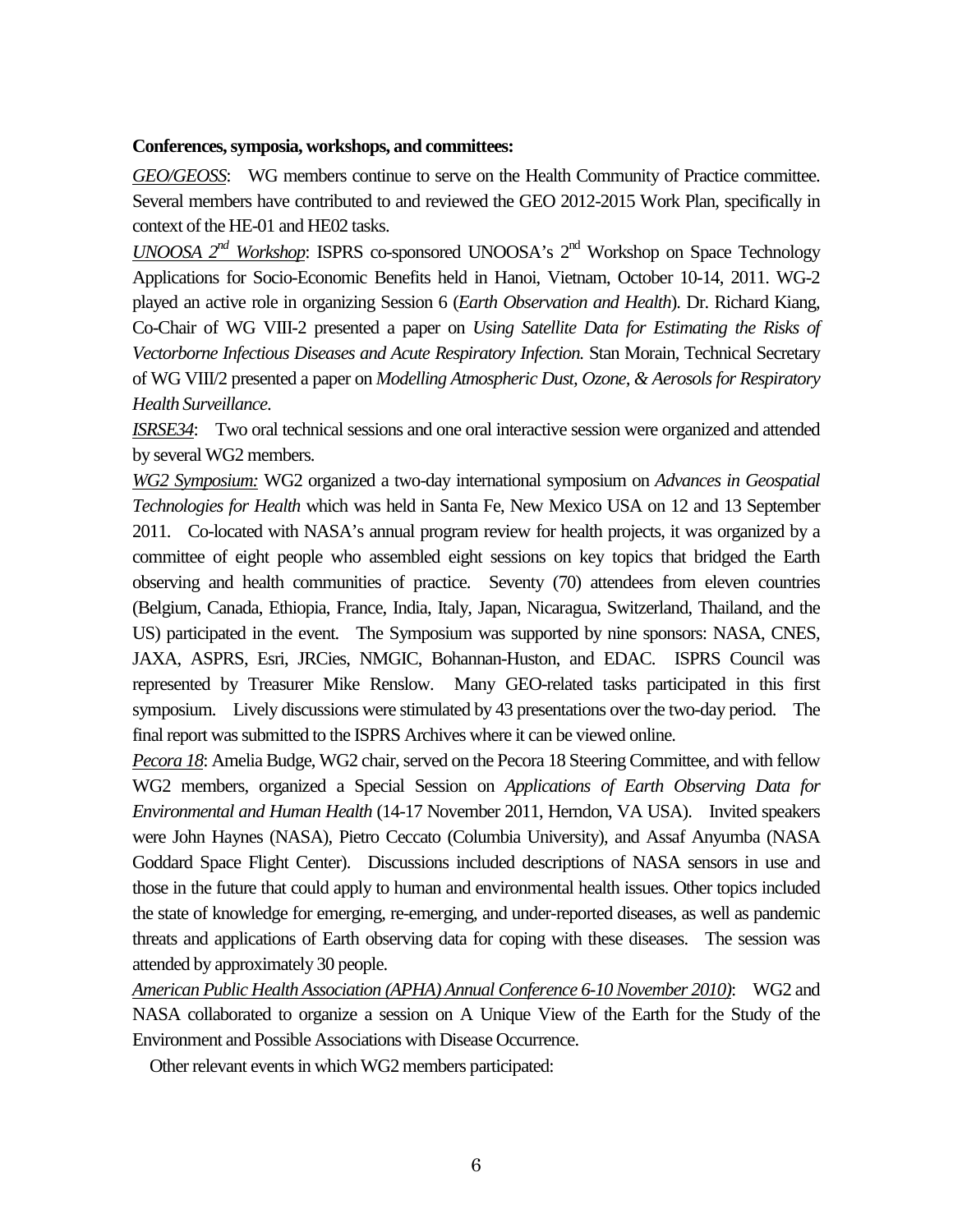## John B. Malone:

Presented Short Course on *Modeling of Neglected Tropical Diseases in Latin America and the Caribbean*, PAHO HQ, Washington DC. Part of a PAHO grant consultancy report, 1-4 December 2010.

Invited speaker at Thai Royal Garden Jubilee-Ph.D. Congress XII, Pattaya, Thailand, April 2011, serving as international advisory to Apiporn Suwannatrai's PHD Program

Organizing committee for the  $5<sup>th</sup>$  International Symposium for Geospatial Health sponsored by the Global Network for Geospatial Health-GnosisGIS [\(www.gnosisgis.org\)](http://www.gnosisgis.org/), Cartagena, Colombia 30 September – 2 October 2011

Co-chairing Symposium *Approaches to Mapping and Modeling for Control Programs: From Neglected Tropical Diseases to Malaria*. Part of 60<sup>th</sup> Annual meeting of American Society of Tropical Medicine and Hygiene, Philadelphia, PA, USA 4-3 December 2011.

NASA-CDC Workshop on Climate and Influenza Circulation in Antigua, Guatemala (September 26-27, 2011). The workshop was attended by public health stakeholders from Guatemala, Panama and El Salvador. The goals of the workshop were to demonstrate the climatic and environmental effects on influenza transmission, and to work with the stakeholders to start developing influenza models for these three countries.

## **Collaborations:**

Within ISPRS:

- 1. Invited working group members to contribute to GI4DM 2011 via individual presentations and/or organizing a session.
- 2. Reviewed ICSU Planning Group, Interdisciplinary Science Plan: Health and Wellbeing in the Changing Urban Environment: A Systems Analysis Approach
- 3. Amelia Budge, WG2 chair, participated on Commission VIII's committee to develop resolutions for the Commission's 2012-2015 term.

# With Other Organizations:

1. *GEO/GEOSS*: Masami Onoda, GEO's contact for the Health Societal Benefit Area (SBA), is a member of WG2 and serves as the liaison between WG2 and the Heath SBA. WG2 members contributed to, and reviewed, the GEO 2012-2015 Work Plan, specifically in context of the HE-01 and HE-02 tasks. HE-01 focuses on "tools and information for health decision-making". HE-02 focuses on "tracking pollutants". The Health and Environment Community of Practice is included in the Work Plan's appendix. The GEO-VIII Plenary accepted the Work Plan, which is designed to address the 2015 GEOSS Strategic Targets. A Task List matrix has been designed and circulated to GEO member countries and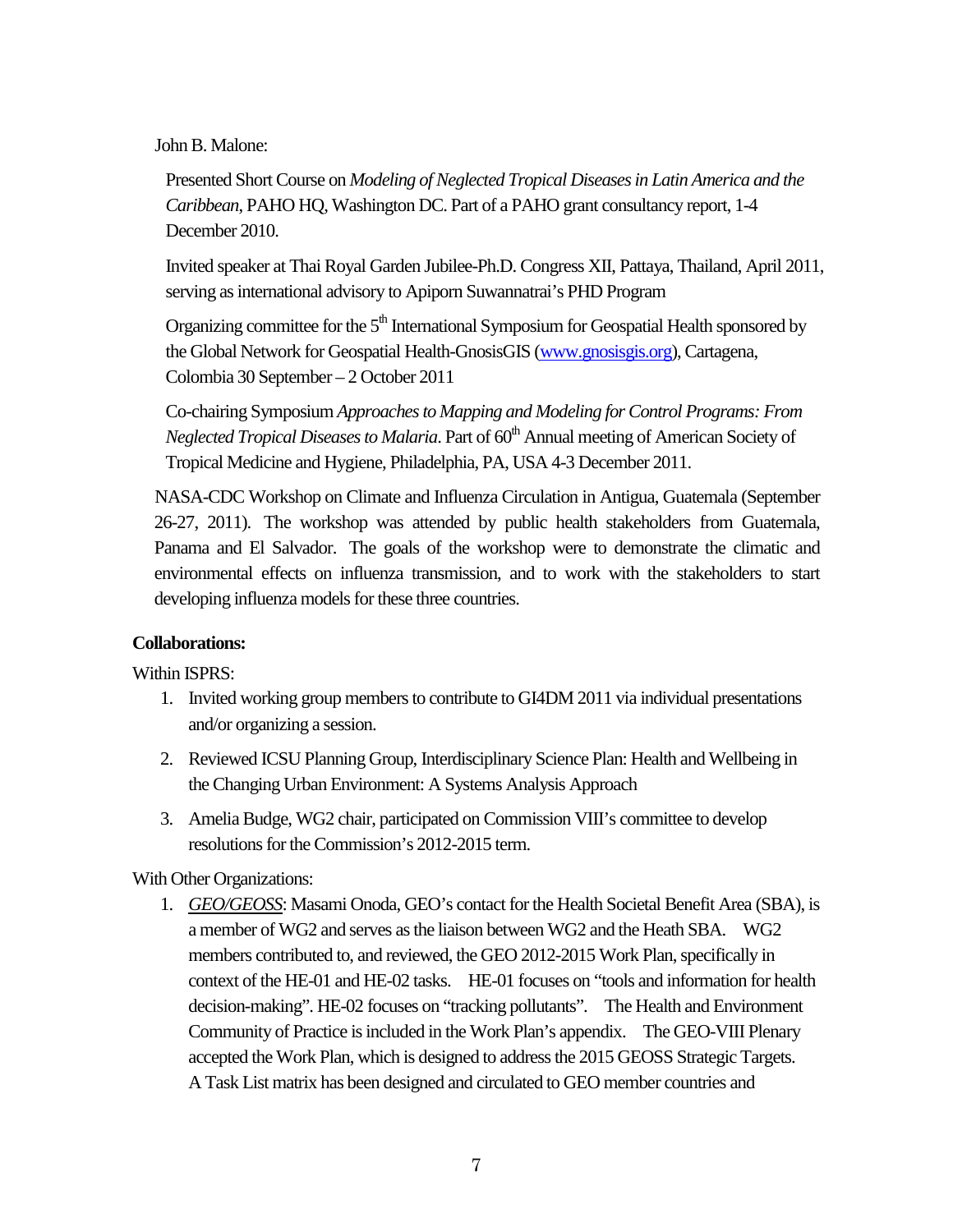participating organizations. WG2 will assist in completing the matrix, which is due by 8 February 2012.

- 2. *IUGS/Dust Working Group*: Collaboration between ISPRS WG VIII/2 and IUGS/Dust Working Group is in the early stages of development. We are working to establish a formal web link between the two organizations. A small step forward was IUGS/DWG listing of WG2's symposium in their online calendar. At this time, there has not been active participation in conferences of either organization. One reason is the unfortunate relevant timings of events sponsored by both groups, such as the  $34<sup>th</sup>$  International Geological Congress in Brisbane, Australia (5-10 August 2012) and the ISPRS 2012 Congress in Melbourne. A joint session on dust is being organized for the European Geological Union Conference that will be held in Vienna, Austria (22-27 April 2012).
- 3. *UNOOSA*: ISPRS co-sponsored UNOOSA's 2nd Workshop on Space Technology Applications for Socio-Economic Benefits held in Hanoi, Vietnam, October 10-14, 2011. President Altan,  $1<sup>st</sup>$  Vice President Dowman, and representatives from two of Commission VIII's Working Groups (WG2 on Health; WG6 on Agriculture, Ecosystems and Bio-diversity) participated on the program. WG2 played an active role in organizing Session 6 (*Earth Observation and Health*). Dr. Richard Kiang, Co-Chair of WG VIII/2 presented a paper on *Using Satellite Data for Estimating the Risks of Vectorborne Infectious Diseases and Acute Respiratory Infection.* Stan Morain, Technical Secretary of WG VIII/2 presented a paper on *Modelling Atmospheric Dust, Ozone, & Aerosols for Respiratory Health Surveillance*. This session was most successful in context of UNOOSA's goal of addressing scientific and technical linkages between satellite monitoring of Earth environments and their resulting socio-economic benefits. One result of ISPRS's contribution was a joint agreement between UNOOSA and ISPRS to organize a tutorial on space applications for socio-economic benefits at the 3<sup>rd</sup> UNOOSA Workshop scheduled for Santiago, Chile in November 2012. A possible aim of the tutorial would be to describe process steps that begin with satellite observations and culminate in actionable social or economic decisions.

## **Publications, books, and articles:**

- In progress: Environmental Tracking for Public Health Surveillance (ISPRS Book series)
- Report on Commission VIII/2 Symposium *Advances in Geospatial Technologies for Health* (e-Bulletin, Issue No.7 – 2011).

### Papers published by working group members:

**Malone J.B.**, Yang G.J., Leonardo L., Zhou X.N.. 2010. Ch. 4. Implementing a Geospatial Health Data Infrastructure in Southeast Asia. *IN:* Zhou X.N., Bergquist R., Olvedo R., Utzinger J. Important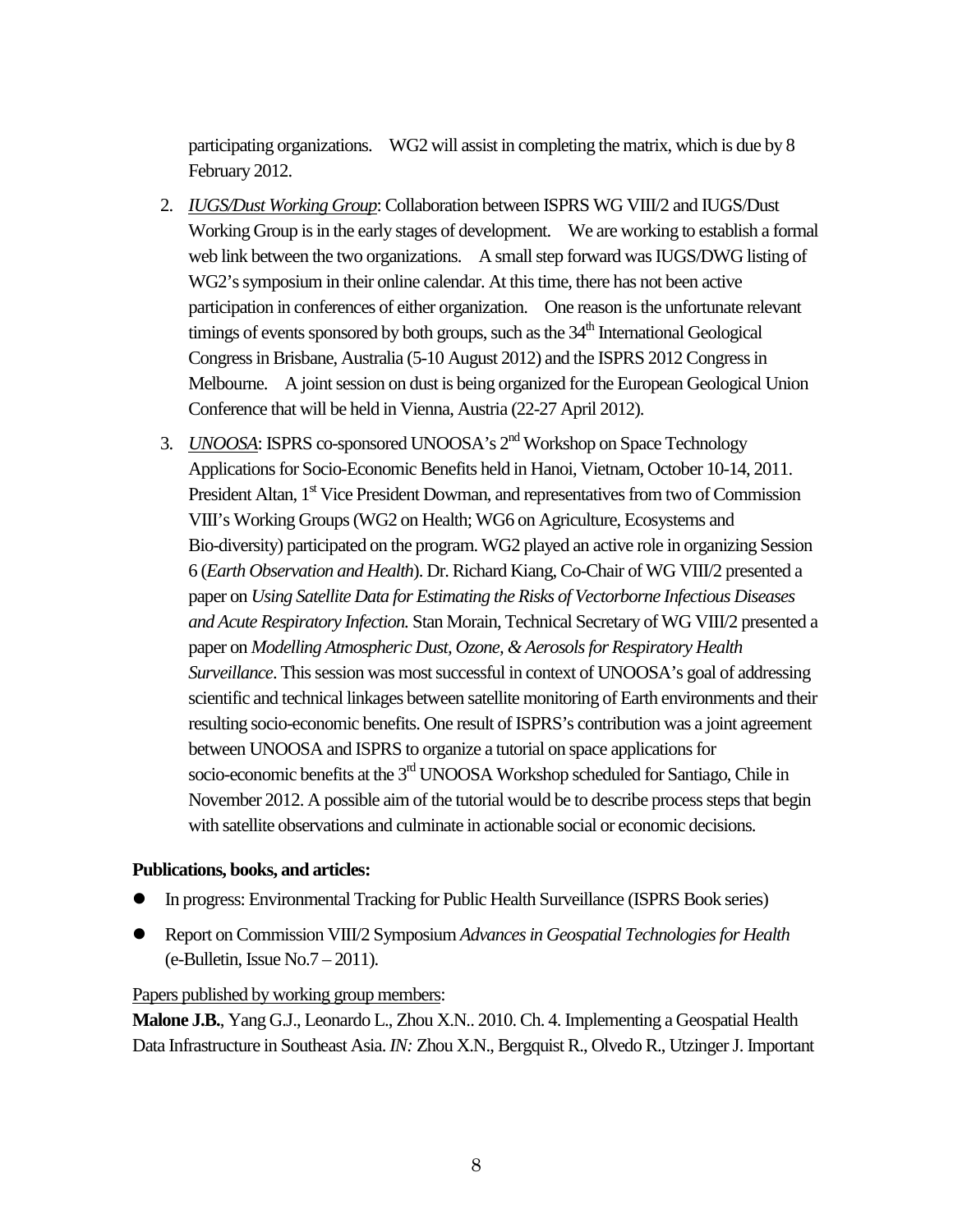Helminthic Infections in Southeast Asia: aspects, approaches and coordination of control activities B. Advances in Parasitology 73:100-125.

Dutra, L.H., Molento M.B., Naumann C.R., Biondo A.W., Fortes F.S., Savio D., **Malone J.B.**. 2010. Mapping risk of bovine fasciolosis in the South of Brazil using Geographic information systems. Veterinary Parasitology 169:76-81.

Enes, J.E., Wages A.J., **Malone J.B.**, Tesana S. 2010. Prevalence of *Opisthorchis viverrini* infection in canine and feline hosts in three villages, Khon Kaen Province, northeastern Thailand. Southeast Asian Journal of Tropical Medicine and Public Health. 41:36-42.

Yang G.J., Gao Q., Zhou S.S., **Malone J.B**., McCarroll J.C., Tanner M., Vounatsou P., Bergquist R., Utzinger J., Zhou X.N. 2010[. Mapping and predicting malaria transmission in the People's Republic](http://www.ncbi.nlm.nih.gov.libproxy.svm.lsu.edu/pubmed/21080317)  [of China, using integrated biology-driven and statistical models.](http://www.ncbi.nlm.nih.gov.libproxy.svm.lsu.edu/pubmed/21080317) Geospatial Health. 5(1):11-22.

Suwannatrai A., Suwannatrai K., Haruay S., Piratae S., Thammasiri C., Khampoosa P., Kulsantiwong J., Prasopdee S., Tarbsripair P., Suwanwerakamtorn R., Sukchan S., Boonmars T., **Malone J.B**., Kearney M.T., Tesana S. 2011[. Effect of soil surface salt on the density and distribution](http://www.ncbi.nlm.nih.gov.libproxy.svm.lsu.edu/pubmed/21590668)  [of the snail Bithynia siamensis goniomphalos in northeast Thailand.](http://www.ncbi.nlm.nih.gov.libproxy.svm.lsu.edu/pubmed/21590668) Geospatial Health. 5(2):183-90

# **Working Group News/Plans for Upcoming Activities:**

- WG2 plans to continue collaborating with other organizations regarding health and the environment, including IUGS, GEO, ICSU, and UNOOSA.
- WG2 will organize 1 or 2 technical sessions for the 2012 Congress.
- One result of ISPRS's contribution was a joint agreement between UNOOSA and ISPRS to organize a tutorial on space applications for socio-economic benefits at the  $3<sup>rd</sup>$  UNOOSA Workshop scheduled for Santiago, Chile in November 2012. WG2 plans to contribute to the tutorial which could describe process steps that begin with satellite observations and culminate in actionable social or economic decisions.

# **WG VIII/4: Water**

**Chair:** Taikan Oki (Japan) **Co-Chair:** Wesley Berg (USA) **Co-Chair:** Peter Troch (USA) **Regional Coordinator:** Christian D. Kummerow (USA) **Secretary:** Shita Seto (Japan)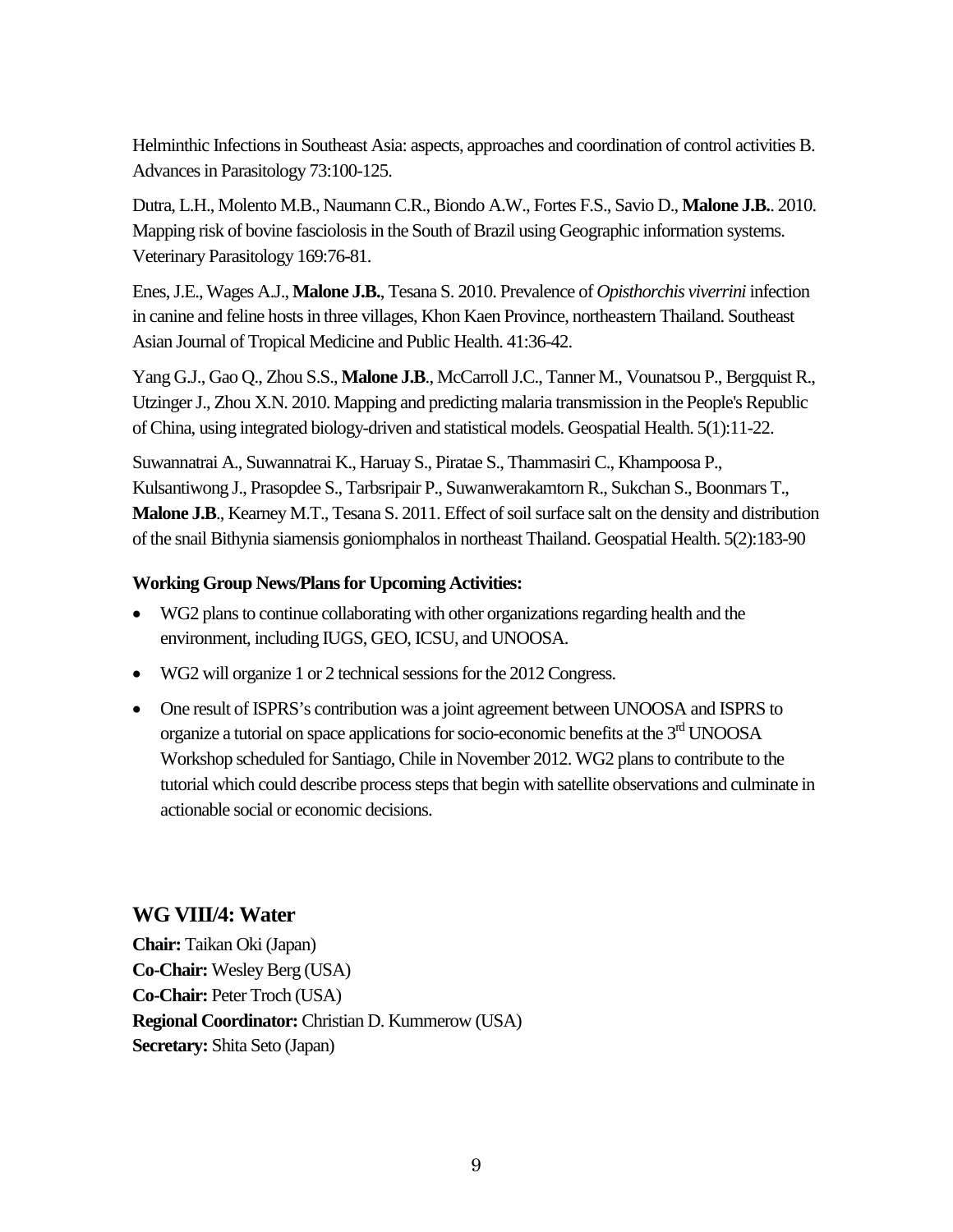The Commission VIII Working Group 4 on "Water" aims at informing and activating people interested in utilizing remote sensing for Water. We are focused on promoting the goals of the WG as expressed in its terms of reference by means of various activities and events and in co-operation with ISPRS, other national and international organizations and Geo-informatics-related firms.

## **Status of Science and Technology**

The WG relevant physical parameters expected to be monitored by satellite remote sensing are various to trace the whole history of global hydrological cycles: water vapor and cloud liquid water content in the atmosphere, precipitation, incoming radiation at ocean/land surfaces, sea surface temperature, sea surface wind, sea ice concentration, sea surface height, water table of large water bodies such as lakes and large rivers, soil moisture, snow depth, vegetation, land use/land cover, and the gravity field in order to estimate the change in total terrestrial water storage. Because other working groups cover atmosphere, ocean, land, and cryosphere, working group VIII/4 focuses mainly hydrological cycles over land in terms of water resources management, however, there are many cross-cutting issues and topics with other working groups particularly disaster management and agriculture.

## **Accomplishments**

## Website and membership:

The website (http://hydro.iis.u-tokyo.ac.jp/ISPRS/wg4/index.html) was prepared following the general format provided by ISPRS in order to disseminate the activities of ISPRS Commission VIII - Remote Sensing Applications and Policies Working Group VIII / 4 - Water. The web page was located under one of the web servers at Institute of Industrial Science, The University of Tokyo. IIS is one of the core centers of satellite remote sensing research in Japan, and the web server is one of the well-established servers dedicated to distribute information relevant for hydrological science since 1993.

Membership of the working group is currently limited, however, there are large potential members for the working group through various satellite missions such as GCOM-W (Global Change Observation Mission - Water), which the chair of WG VIII/4 is in charge of the science plan, and GPM (Global Precipitation Measurement) Mission, which the Regional Coordinator of WG VIII/4 chairs science program panel.

Conferences, symposia, workshops, and committees:

ISPRS WG VIII/4 Special Session on Water was held in ACRS in Taipei, October 2<sup>nd</sup> through 4<sup>th</sup> in 2011.

# **News/Plans for Upcoming Activities**

Several members of the working group will be organizing a meeting at the occasion of GCOM PI Workshop to be held in January 2012 in Tokyo, which the chair of WG VIII/4 chairs most of the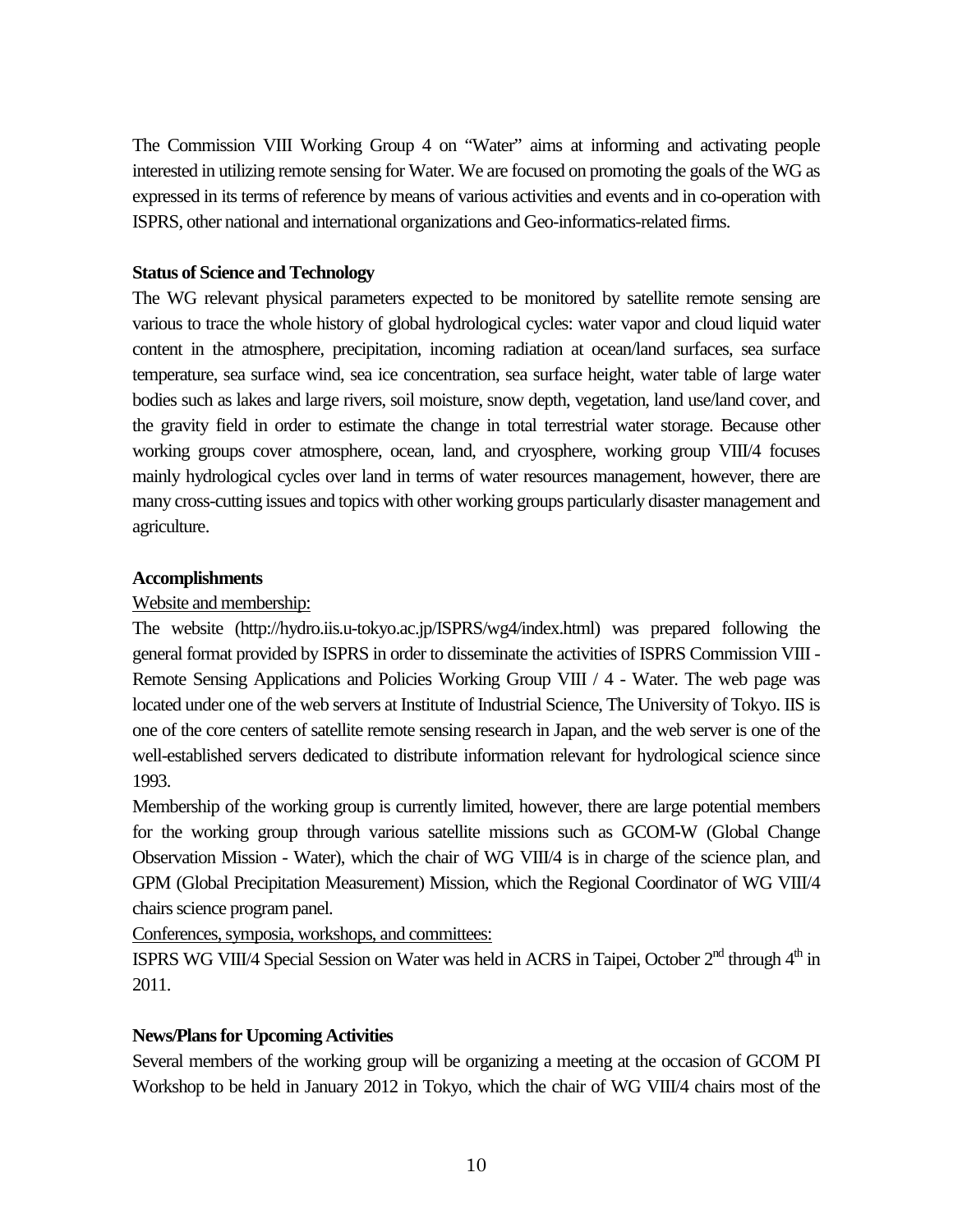GCOM-W related sessions. In addition to ISPRS, WG VIII/4 plans to work closely with IEEE, American Geophysical Union, and American Meteorological Society on hydrological sciences initiatives.

# **WG VIII/5: Energy and Solid Earth**

**Chair:** Thomas Cudahy (Australia) **Co-chair:** Yoshiki Ninomiya (Japan) **Co-chair:** Carlos Roberto de Souza Filho (Brazil) **Secretary:** Ian Lau (Australia)

The Working Group's vision for a *"new generation of remote sensing and derived geoscience information for improved mapping and monitoring of the Earth and its geo-resources"* progressed significantly this year through a number of developments. There has been a lack of suitable geoscience-tuned systems capable of delivering global mapping and monitoring (at high spatial resolution) the composition of the land surface, especially its mineralogy and dry biomass. The derived geoscience information from these systems is critical for a range of science and application needs from environmentally sustainable mineral and energy (hydrocarbon and geothermal) resource exploration and development to soil characterisation for improved agricultural productivity in a changing climate. The following table summaries timelines for a range "geoscience-tuned systems being developed.

| geoscience-tuned sensors         |                  | operational years |      |                                           |
|----------------------------------|------------------|-------------------|------|-------------------------------------------|
| type                             | wavelengths      | 2000              | 2010 | 2020                                      |
| airborne hyperspectral           | <b>VNIR SWIR</b> |                   |      |                                           |
| satellite multispectral ASTER    | VNIR SWIR TIR    |                   |      | <b>Australian ASTER</b><br>geoscience map |
| drill core logging hyperspectral | VNIR SWIR TIR    |                   |      |                                           |
| airborne hyperspectral           | TIR              |                   |      |                                           |
| satellite hyperspectral          | <b>VNIR SWIR</b> |                   |      |                                           |
| satellite hyperspectral          | TIR              |                   |      |                                           |

Public release of continental-scale ASTER geoscience map products Key developments this year include:

(1) the public release of ASTER geoscience maps of Western Australian [\(http://c3dmm.csiro.au/WA\\_ASTER/index.html\)](http://c3dmm.csiro.au/WA_ASTER/index.html) which is a mosaic of over 1500 scenes selected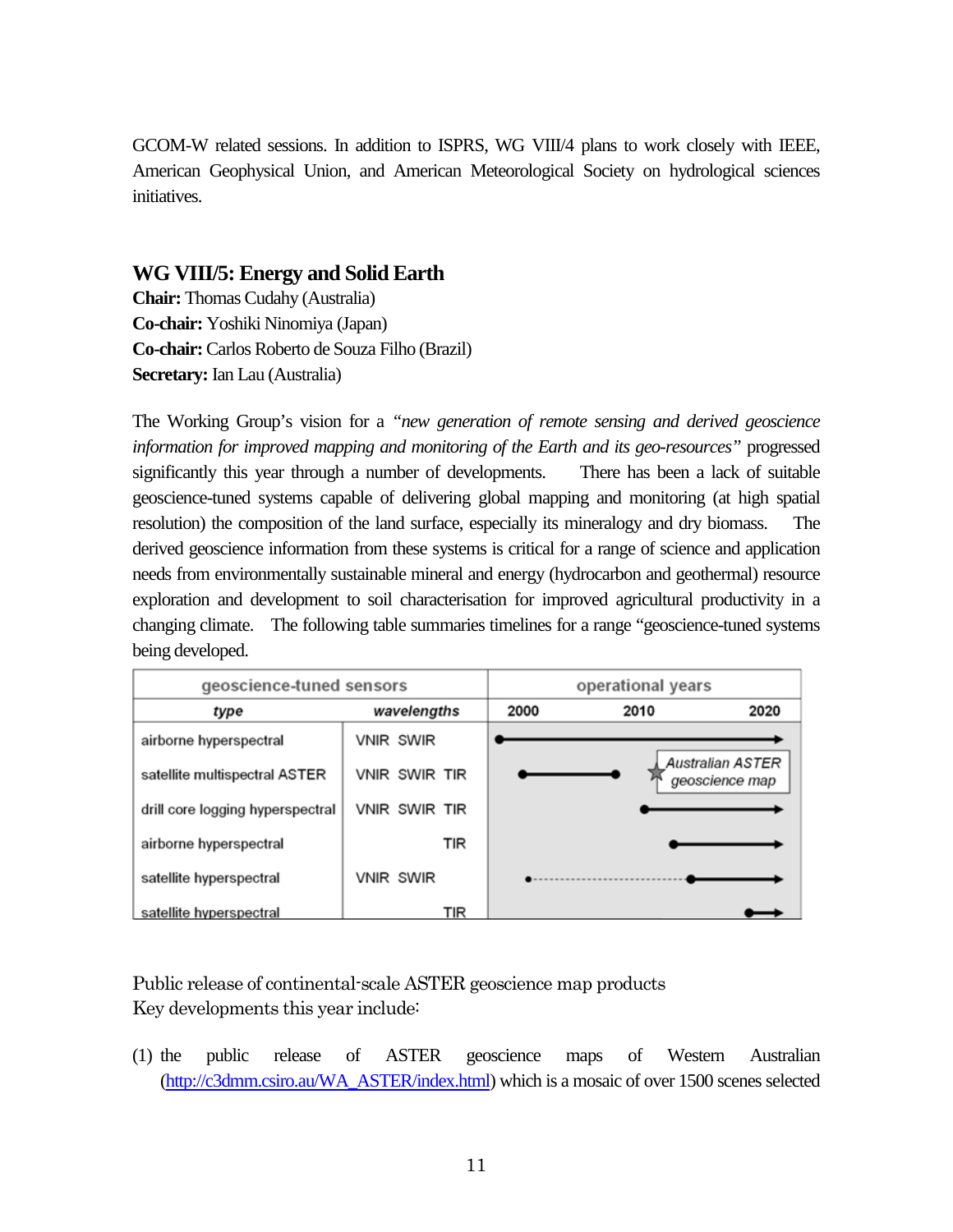from 30,000 available for over Australia. The complete Australian ASTER geoscience map is to be released in time for the  $22<sup>nd</sup>$  ISPRS in August 2012;

(2) publication of the ASTER related book:

*Land Remote Sensing and Global Environmental Change: NASA's Earth Observing System and the Science of ASTER and MODIS.* Eds. Ramachandran, B, Justice, C, and Abrams M., Springer, New York, *273-300. 2010*

- (3) Access to airborne hyperspectral thermal infrared systems, such as:
	- a. SPECIM's Owl [\(http://www.specim.fi/products/aisa-airborne-hyperspectral-systems/aisa-series.html\)](http://www.specim.fi/products/aisa-airborne-hyperspectral-systems/aisa-series.html)
	- b. ITRES's TASI-600 [\(http://www.itres.com/products/imagers/tasi600\)](http://www.itres.com/products/imagers/tasi600); and
	- c. Aerospace Corporation's SEBASS [\(http://www.spectir.com/assets/Text%20Files/Brochure-Remote\\_IR\\_HSI.pdf\)](http://www.spectir.com/assets/Text%20Files/Brochure-Remote_IR_HSI.pdf);
- (4) CSIRO's drill core logging systems are now operational with all of the Geological Surveys across Australia [\(http://nvcl.csiro.au\)](http://nvcl.csiro.au/); and
- (5) Expected launch dates for the German EnMap and Japanese HISUI hyperspectral visible to shortwave infrared imaging satellites pushed out to 2015.

The release of the WA ASTER geoscience map and its successful public web-uptake for geoscience mapping information is important because it shows that it is possible to generate for the  $1<sup>st</sup>$  time a global baseline of land surface composition, albeit at multi-spectral resolution, from the 10 year archive of ASTER imagery [\(http://www.gds.aster.ersdac.or.jp/gds\\_www2002/index\\_e.html\)](http://www.gds.aster.ersdac.or.jp/gds_www2002/index_e.html).

# *Accomplishments of the Working Group during 2011*.

ISPRS VIII/5 accomplishments this year include:

WG member Cindy Ong (Australia) was Session Chair for "Soil information from remotely-sensed data" at the 34th ISRSE in Sydney April, 2011 [\(http://www.isrse34.org/\)](http://www.isrse34.org/);

- Unable to get 22ISPRS and 34IGC to co-promote geoscience remote sensing at these spatially/temporally overlapping Congresses;
- Unable to get geoscience GEO task submissions accepted into 2012-2015 plan despite extensive lobbying;
- Workshop accepted for 22ISPRS on "Towards Global Geoscience Mapping and Monitoring";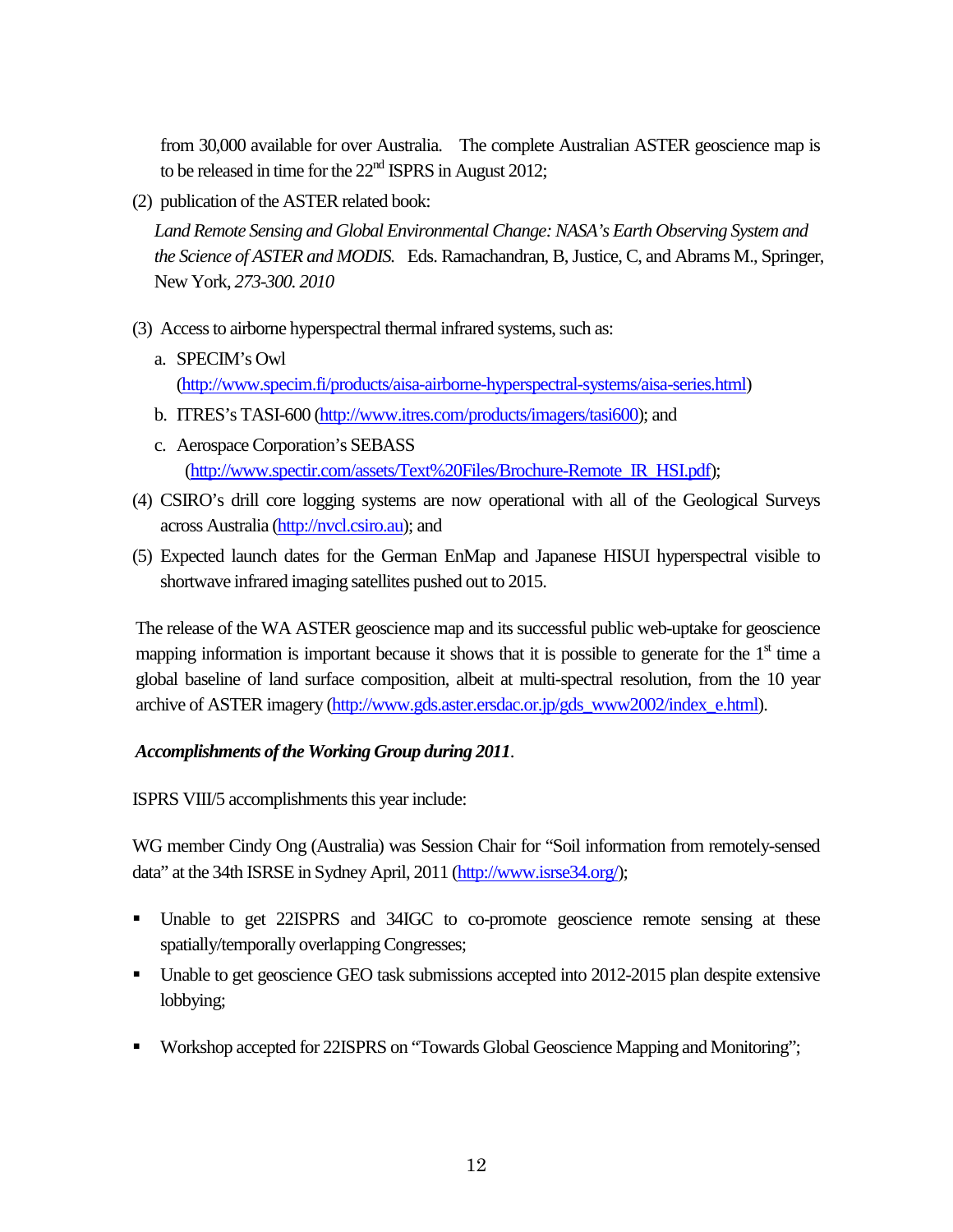- Workshop submitted and accepted to the 34IGC on "3D Mineral Mapping from drill core to space"
- Business meeting submitted and accepted to the 34IGC on "Satellite ASTER Geoscience Map of Australia".
- **Presented an oral paper on 3D Mineral Map of Australia at the 7ISDE, Perth, August 2011; and**
- **WA ASTER Geoscience map release.**

# **WG VIII/6: Agriculture, Ecosystem and Biodiversity**

**Chair:** Shibendu S. Ray, Chair (India) **Co-Chair:** Yoshiaki Honda (Japan) **Co-Chair:** Ross S. Lunetta (USA) **Secretary:** N. R. Patel (India) **Webmaster:** Chakrapani Patnaik (India)

## **Status of Science and Technology**

## Agriculture, Ecosystem and Biodiversity

Providing Food Security to the ever-increasing global population is the major challenge. With the limitations such as scarce water supply for irrigation, land degradation, loss of land due to urbanization & industrialization, reduction in agro-biodiversity and impact of changing climate, there is now a significant stress on agriculture to provide more food from less area. In this context remote sensing has great role in all aspects of agricultural development, which includes:

- Assessment and monitoring of agricultural resources at local, regional and global level for better planning,
- Use of remote sensing data for retrieval of biophysical parameters,
- Developing better models for crop production forecasting, including biotic and abiotic stresses,
- Understanding the energy and mass exchange in agro-ecosystems,
- Developing plans for site-specific agriculture,
- Assessing the impact of climate change on agriculture,
- Agricultural impact assessment on environment.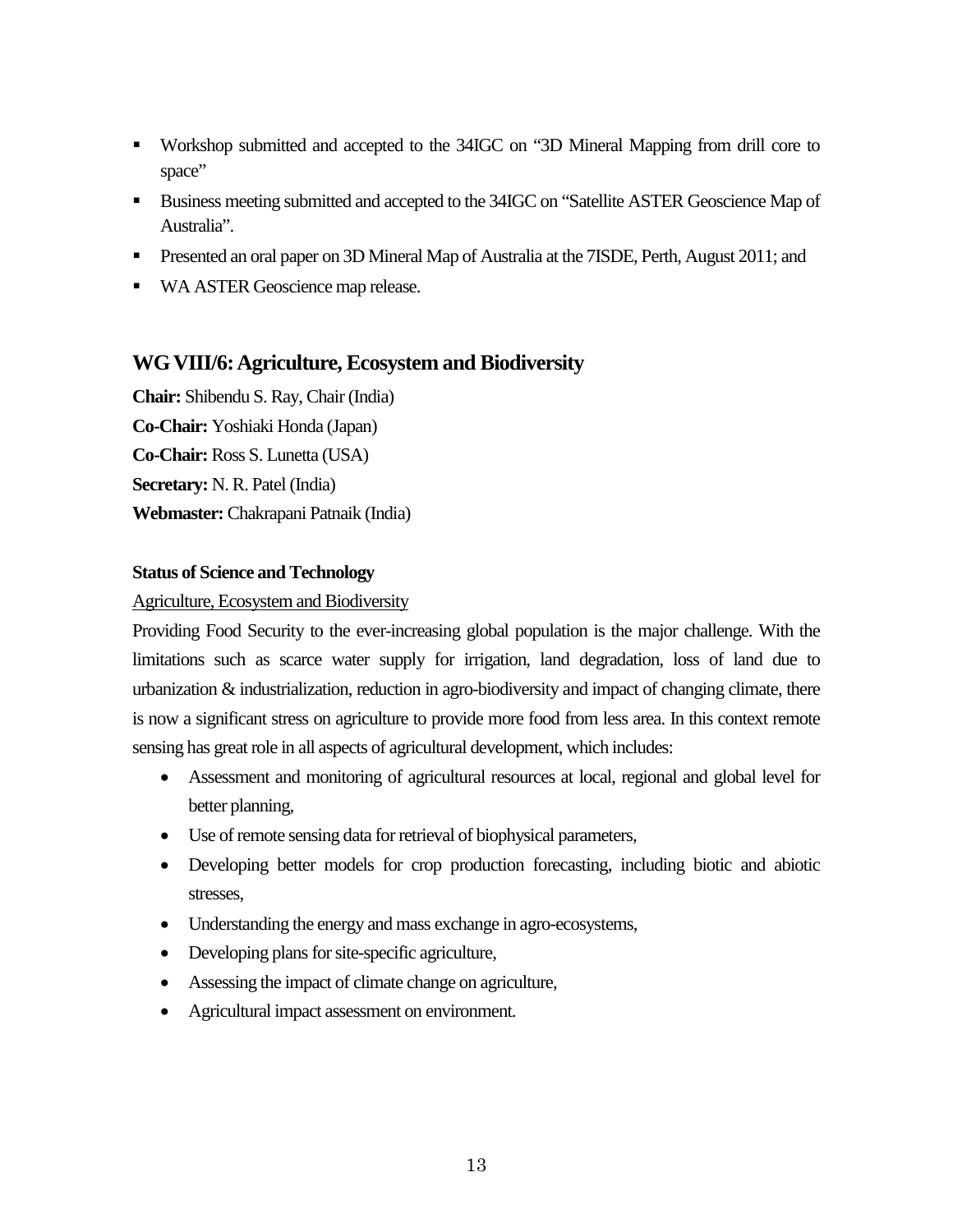The fragile ecosystems, such as mangroves, wetlands, coral reefs are subject to degradation due to human exploitation and climate variability and change. Their biodiversity/richness is reducing day by day. Characterization of the ecosystem and understanding its processes is essential for ecosystem conservation. It would also provide basic inputs towards monitoring global biogeochemical cycles. Earth observation data enables the study of various aspects of ecosystems, which include,

- Ecosystem Assessment
- Carbon and Nutrient Cycling
- Biodiversity Assessment and Conservation
- Land vegetation dynamics (phenology)
- Monitoring and analyzing human impacts on ecosystems
- Assessment of climate change impact on ecosystems

### **Accomplishments**

### Website and membership:

- The website of the working group was developed as per the ISPRS format. The URL of the website is www.commission8.isprs.org/wg6/. The website has all the web pages defined by ISPRS. The website is regularly updated and the various activities like delegate's registration, abstract submission for the International Workshop (EOTE 2011) was handled by this website.
- The working group comprises of 27 members from seventeen counties (Australia, Canada, China, France, India, Italy, Japan, Kazakhstan, Lao PDR, Malaysia, Mexico, Netherlands, Russia, Rwanda, Thailand, Tunisia and USA) spread over five continents. Most of them are scientists from research organizations, institutes and universities, including one from UN organization.

## Workshop/ Symposium

• International Workshop: Working Group 6, jointly with ISPRS WG VIII/8 and Indian Society of Remote Sensing organized one day International Workshop on "**Earth Observation for Terrestrial Ecosystem"** at Bhopal, India on 8<sup>th</sup> November, 2011. The workshop had 56 registered participants (covering 7 countries), and around 50 free student participants. There were 30 paper presentations, including 4 invited lectures. There were 8 sessions in the workshop, including 1 Inaugural session, 1 Invited Lecture session, 4 Technical sessions, 1 Poster session and 1 Plenary session. The workshop proceedings were brought out both in hard and soft copies with full paper**,** in form of ISPRS Archives Volume XXXVIII Part 8/W20. Resolutions were prepared and discussed during the workshop.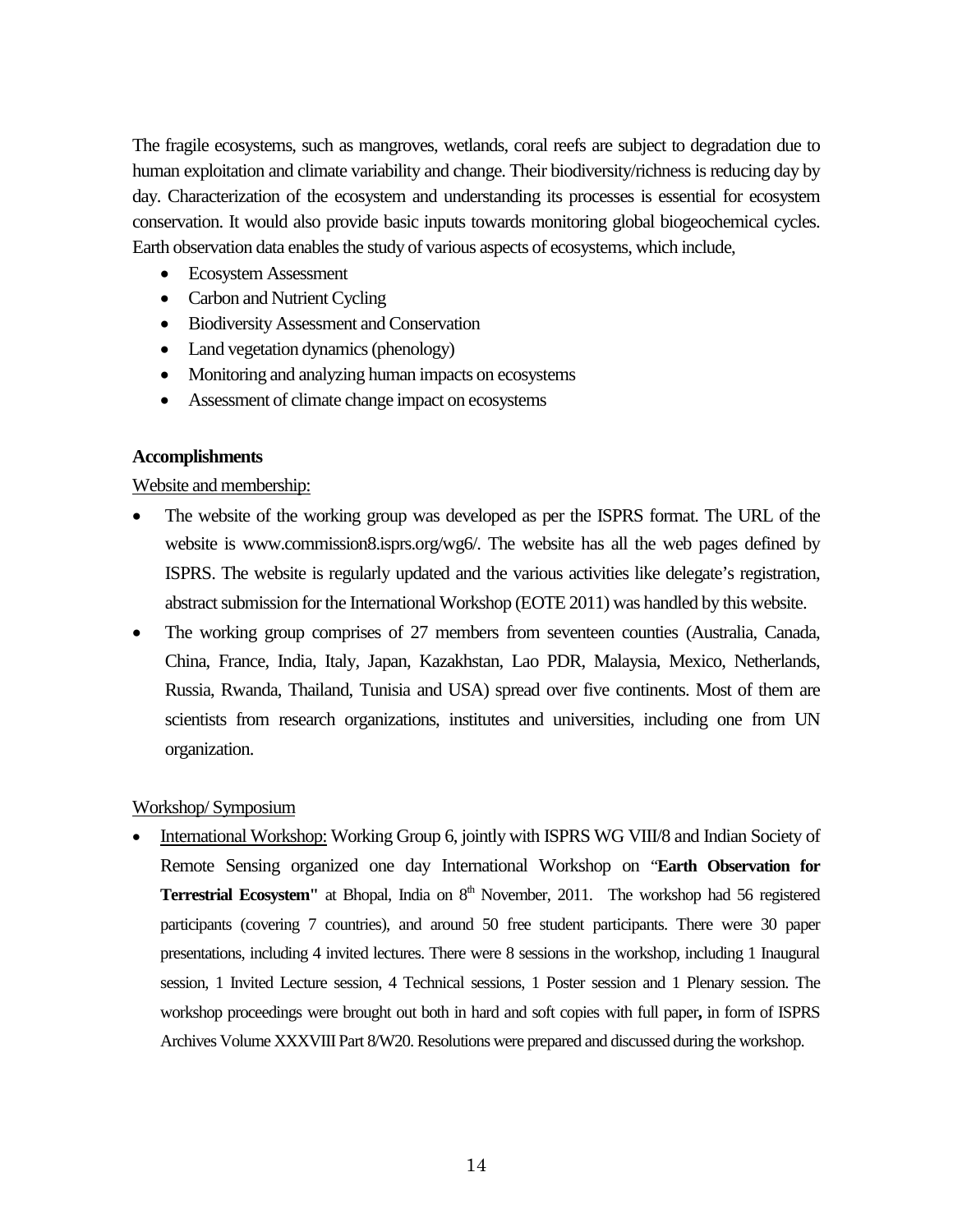- The Chair of the working group, Dr. S. S. Ray, participated in United Nations/Vietnam Space Technology Applications for Socio-Economic Benefits" during October 09-14, 2011 at VAST, Hanoi, Vietnam. This workshop was organized by UNOOSA, ESA, ISPRS, NASA and the Government of Vietnam and was hosted by Vietnam Academy of Science & Technology (VAST). Dr. Ray also chaired a working group on "Natural Resources Management" and prepared its Terms of Reference.
- 74 abstracts were submitted for the Working Group theme to the ISPRS Congress, 2012 at Melbourne. The abstracts were reviewed and marks were given for identifying the abstracts for oral, poster and rejection.

## Collaborations:

## Within ISPRS:

WGVIII/2 collaborated with WGVIII/6 (through Alfredo Huete) by organizing the international workshop on "**Earth Observation for Terrestrial Ecosystem"** at Bhopal, India on 8<sup>th</sup> November, 2011

## With Other Organizations:

WGVIII/2 collaborated with Indian Society of Remote Sensing for organizing the international workshop on "**Earth Observation for Terrestrial Ecosystem"** at Bhopal, India on 8<sup>th</sup> November, 2011

## **Planned Events:**

# The planned activities include:

8 technical sessions have been planned in the ISPRS congress, 2012 at Melbourne, apart from the poster sessions.

## **Publications:**

• A special issue of the Journal of the Indian Society of Remote Sensing (published by Springer) on "*Earth Observation for Climate Change Studies*" was brought out during September 2011. This incorporates 16 selected papers from the Proceedings of WG VIII/6 organised workshop, ICCA-2009. The selected papers were submitted to the journal, peer reviewed, and then accepted. The special issue has been edited by Sushma Panigrahy. All the papers are available online at the Journal site (http://www.springerlink.com/content/0255-660x/39/3/).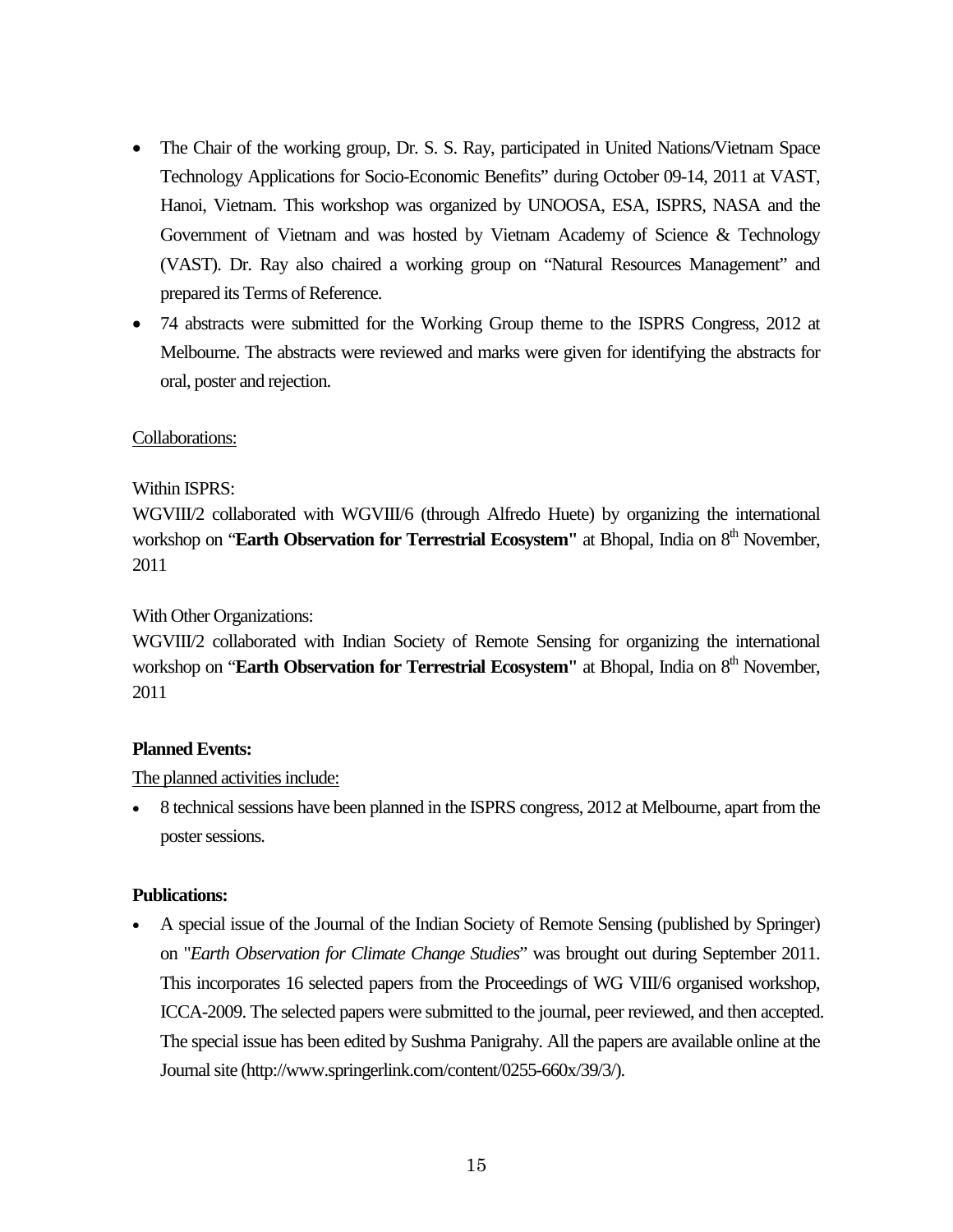• Both printed version and softcopy of the Proceedings of the International Workshop on *"Earth Observation for Terrestrial Ecosystem"* conducted during 8<sup>th</sup> November 2011 at Bhopal, India were brought out. The proceedings (ISPRS Archives Volume XXXVIII Part 8/W20) have 33 full papers and 8 abstracts, with 204 pages, edited by Sushma Panigrahy, Shibendu S. Ray and Alfredo Huete. The Proceedings have 6 sections, namely, Invited Lectures, Agro-ecosystem, Forest and Environment, Biophysical parameters, Ecosystem Dynamics, and Wetland Ecosystem. The Proceedings will be available online ISPRS website.

# WG VIII/8: Land

Chair: Alfredo Huete (USA) Co-Chair: Carsten Juergens (Germany) Co-Chair: Ryutarou Tateishi (Japan) Secretary: Dennis Dye (USA)

Commission VIII Working Group 8 on "Land" is focused on numerous application areas of remote sensing and earth observation in land degradation, urban areas, land cover and land cover change, and ecohydrology of arid lands. The breadth of this group is a strength and a weakness. In some respects, the 'Land' Working Group encompasses several remote sensing science and application communities, from Urban systems, Land Cover, Phenology, to traditional Land applications in degradation and soils. We have consistently generated strong interests in our sessions at various conference venues. In other respects, a broad spectrum of interests adds difficulty in building a solid single-focus remote sensing community. The Officers are: Alfredo Huete, Chair (University of Technology Sydney, Australia); Carsten Juergens, co-Chair (Urban Systems, Ruhr Univ. Germany); Ryutarou Tateishi, co-Chair (Land Cover, Chiba University, Japan); and Dennis Dye, Secretary (U.S. Geological Survey, USA). The team continues to receive new memberships and has a solid group of approximately 20 members.

### **Accomplishments this year (2011)**

Website and membership status. We have 17 active members registered with the Land working group, in addition to the 4 officers.

### **Conferences, symposia, workshops, and committees**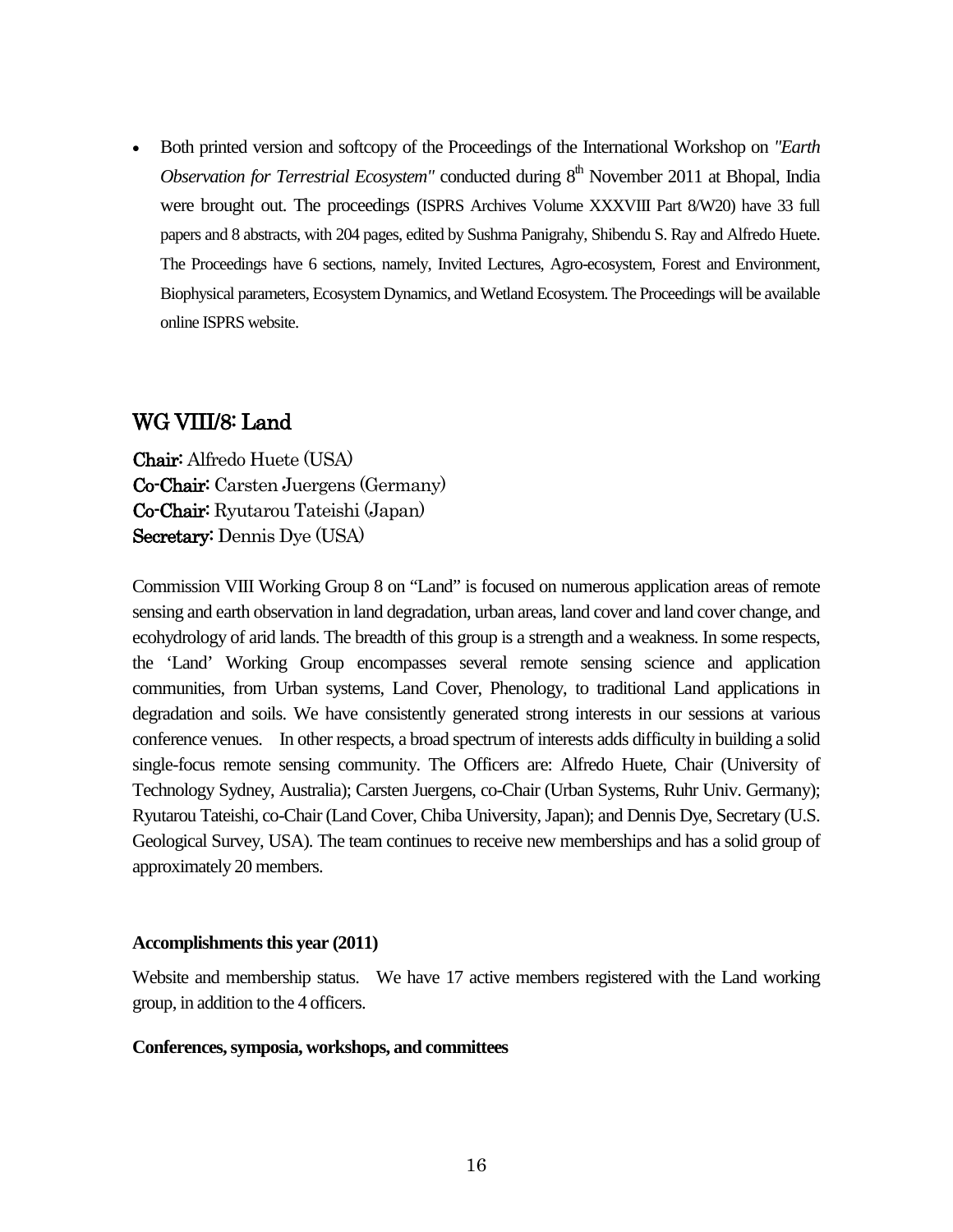34th International Symposium on Remote Sensing of Environment; 10-15 April 2011, Sydney, Australia. We organized 3 special oral sessions on CEOS-LPV ground networks and one on Phenology. The proceedings are published on CD.

Special Session on "Phenology, seasonality, and satellite time series".

"Abstracts are invited that focus on research that uses remotely sensed time series data to better understand the complex interactions of land surface phenology with environment, climate, and land use. The timing of biological events (e.g. green-up, spring and summer flowering, budburst, peak of season, bird and other animal migration) are expected to be impacted by our changing climate. In this session, basic and applied phenology research that incorporates remotely sensed monitoring tools, techniques, and methods are invited. Presentations of land surface phenology applications to provide information for and enhanced management, adaptation and decision making are encouraged. Topics may include but are not limited to: natural resource management, agriculture and pest management, health and allergies, tourism and recreation. Other research areas that address how changes in phenology impact carbon, energy and water resources are invited as well."

Special Session (2 sessions), LPV sessions on Ground Observational Networks and Land Product Validation

"International scientific initiatives such as Global Terrestrial Observing System (GTOS) and Global Climate Observing System (GCOS) recently identified a set of Essential Climate Variables (ECVs) that play an important role in understanding the land-surface interactions with climate. Assessment of the spatial and temporal quality of satellite-derived land climate data records is critical to ensure accurate information for the management and enforcement of international conventions signed under the United Nations Framework for Climate Change (UNFCC). The Land Product Validation (LPV) sub-group of the CEOS Working Group on Calibration and Validation (WGCV) is leading international efforts to address the challenges associated with global land product validation. The LPV sub-group is fostering collaborative efforts to increase ground network observations and enhance scaling techniques that relate plot-level measurements to remote sensing. Recent advancements in environmental sensing technologies coupled with the expansion of National (e.g. NEON in USA, PEN in Japan, TERN in Australia) to International (e.g. SpecNet, Fluxnet, AERONET) observational networks, are offering exciting possibilities for scientists to assess interand intra-annual variability in ecosystems. Examples include wireless PAR and meteorological sensors as well as hyperspectral sensors and digital cameras for vegetation characterization. We encourage and invite paper submissions to the International Symposium on Remote Sensing of Environment (ISRSE) that focus on the development of these technologies, describe new ground networks or expand upon existing network structures to augment global land product validation efforts."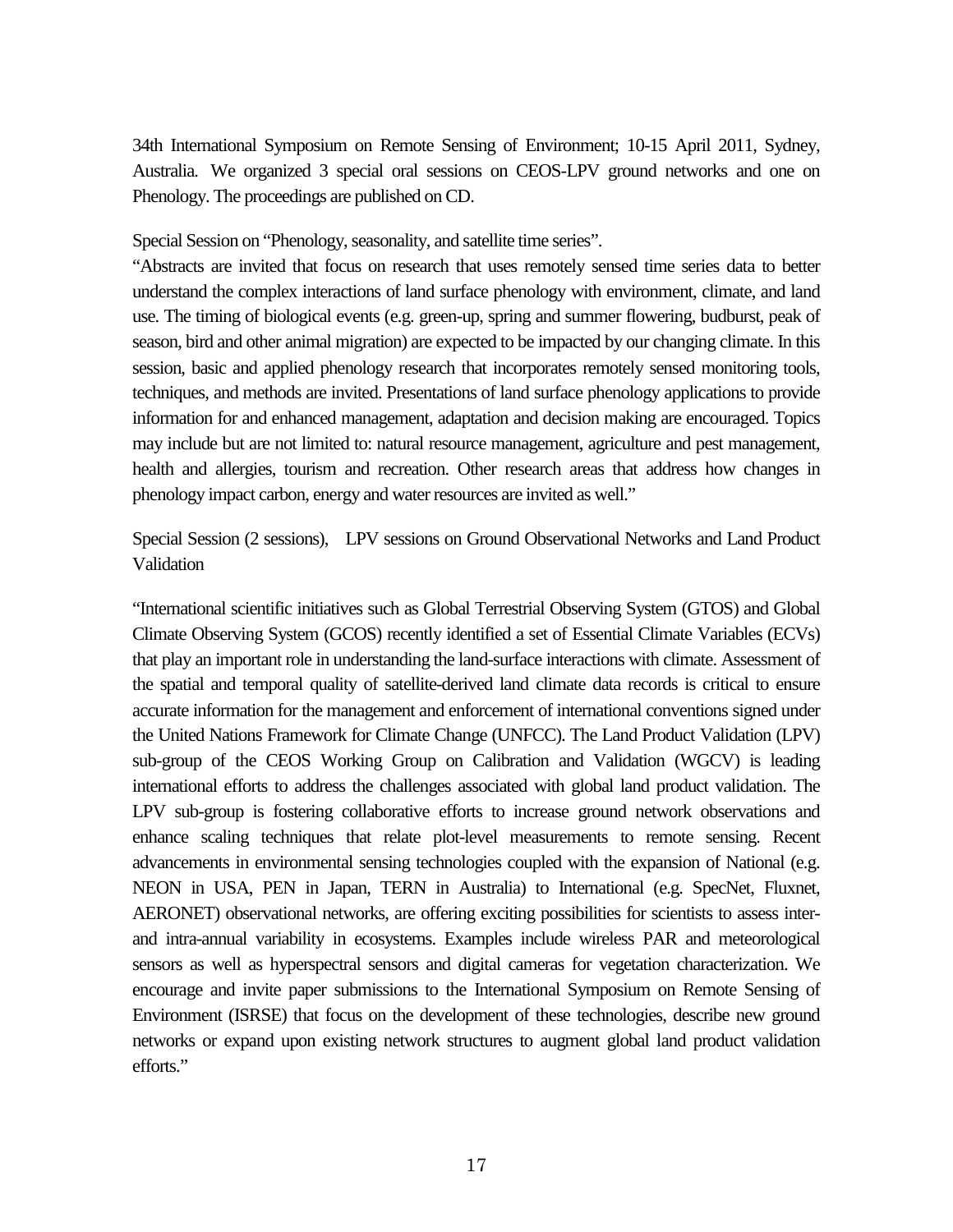## **Collaboration with other ISPRS WGs**

WGVIII/8 collaborated with WGVIII/6 (through Shibendu Ray) in co-organizing an international workshop on "Earth Observation for Terrestrial Ecosystems" in Bhopal, INDIA, on Nov. 8, 2011.

Website[: www.commission8.isprs.org/wg6/;](http://www.commission8.isprs.org/wg6/) [www.commission8.isprs.org/wg8/](http://www.commission8.isprs.org/wg8/)

Themes:

- Ecosystem Assessment using Remote Sensing data
- Carbon and Nutrient Cycling
- Biodiversity Assessment and Conservation
- Land vegetation dynamics (phenology)
- Monitoring and analyzing human impacts on ecosystems
- Assessment of climate change impact on terrestrial ecosystems

Unfortunately the Chair, Prof. Alfredo Huete, failed to arrive at this meeting, being stranded in Bangkok during the week of the major flooding (Nov. 1-5), which resulted in his Visa to India not being ready in time.

## **News/Plans for Upcoming Activities**

We are planning for 4 sessions for upcoming ISPRS Congress 2012 in Melbourne, August 2012. We have 36 abstracts submitted to Land sessions.

We continue to develop closer ties with with GEOSS related working groups. and the UNCDD on land degradation initiatives.

## **WG VIII/9: Ocean**

**Chair:** W. Timothy Liu (USA) **Co-Chair:**Joji Ishizaka (Japan) **Co-Chair:** Samantha Lavender (United Kingdom)

## **Status of Science and Technology**

The main concerns of Working Group 9, in concert with international organizations, e.g., Global Climate Observing System (GCOS), Global Ocean Observing System (GOOS), World Climate Research Program (WCRP), Joint WMO-IOC Technical Commission for Oceanography and Marine Meteorology (JCOMM), is the advocacy and implementation for continuous and consistent observations of high quality ocean-related parameters from space for both operational and scientific applications.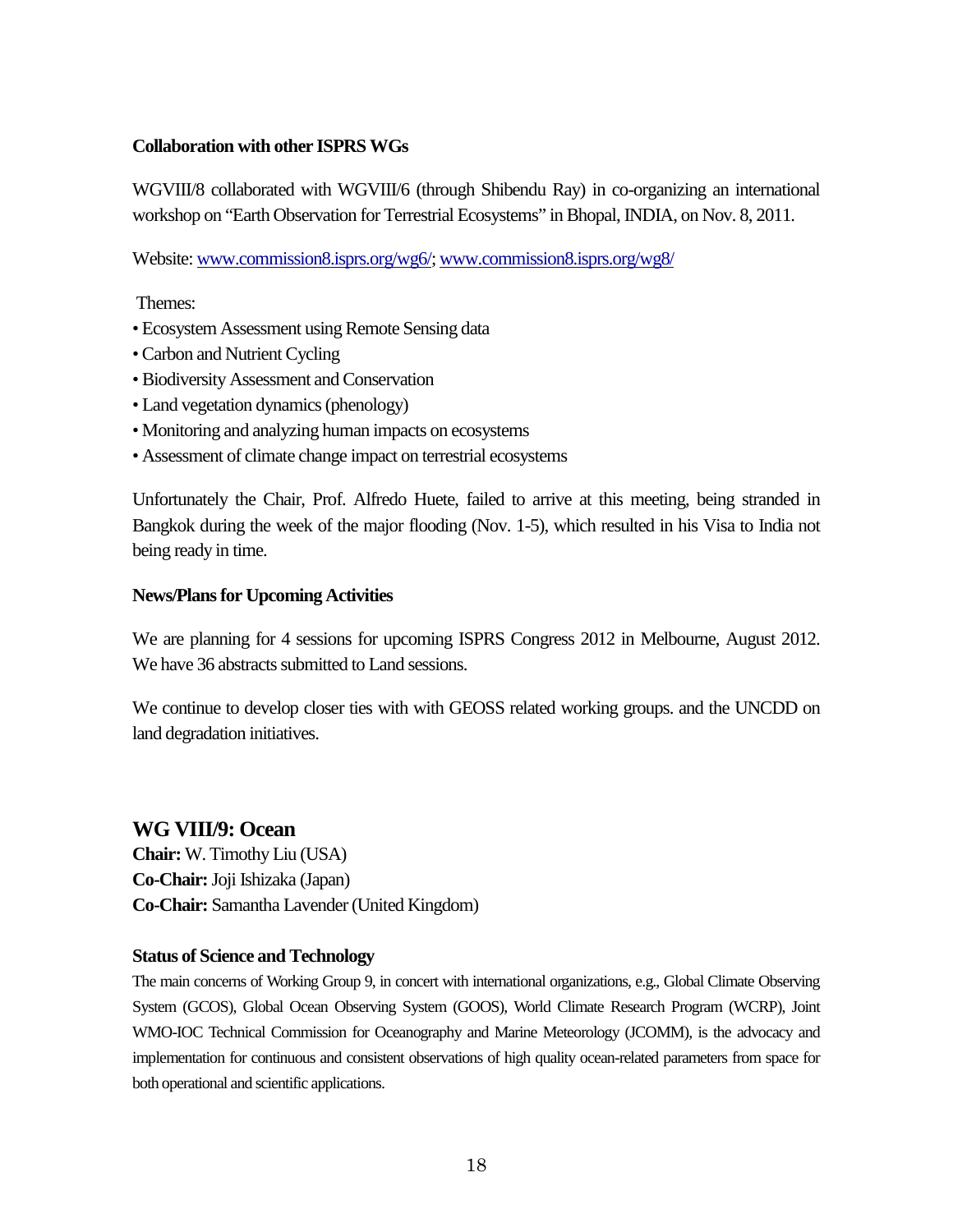NASA has successfully launched the ocean surface salinity sensor, Aquarius, in 2011. The launch of Aquarius to measure ocean surface salinity has slipped from April to June 2011. With the anticipated launch of GCOM, SMAP, and GPM in the next few years, they will advance the study of global water cycle. The Ice-bridge project, with aircraft flights in co-ordination with Icesat is enhancing the understanding of the cryosphere. The failure of OCO is a setback to the study of carbon cycle; but we saw a fast start of OCO-2, which is scheduled to be launched in 2013. In 2010, data from European Missions, Cryosat-2, SMOS, and GOCE became available. Some preliminary data from the India Mission Oceansat-2 are being examined. China is scheduled to launch Haiyan-2 within a year.

### **Accomplishments**

Under the sponsorship of ISPRS, Working Group 9 has convened a special session in Pan-Oceanic Remote Sensing Conference (PORSEC) in Keelung Taiwan, in 2010, and co-sponsored the Workshop of Climate Change and Ocean Carbon in Xiamen, china, in 2011, both with strong international participation. Our co-chair Samantha Lavender participated in the GEO Inland and Near-Coastal Waters Working Group – inputs to a review meeting held in advance of the ESA Coast Colour Workshop & summary report.

### **Upcoming Working Group Activities**

We will convene a special session on Satellite remote sensing of the physical and biogeochemical processes of the ocean and their interactions in the Ocean Science Meeting in Salt Lake City in 2012. We are planning to sponsored a special session in PORSEC 2012 in Kochi, India

# **WG VIII/10:Cryosphere**

**Chair:**Josefino Comiso (USA) **Co-Chair:** Beata Csatho (USA) **Secretary:** Kohei Cho (Japan)

### **Status of Science and Technology**

Global warming has been regarded as one of the most serious problems facing mankind in the  $21<sup>st</sup>$ Century. The cryosphere is expected to provide early signals of global warming as may be attributed to the increasing percentage of greenhouse gases in the atmosphere. The main reason is the amplification of global signals through the "ice-albedo feedback" effects which is associated primarily with the high contrast in the reflectivity of the snow and ice covered surfaces compared to other surfaces. Modeling studies have revealed that the amplification can be as high as 3 to 5 times in the Arctic region. Such amplification may already be occurring since the results of analysis of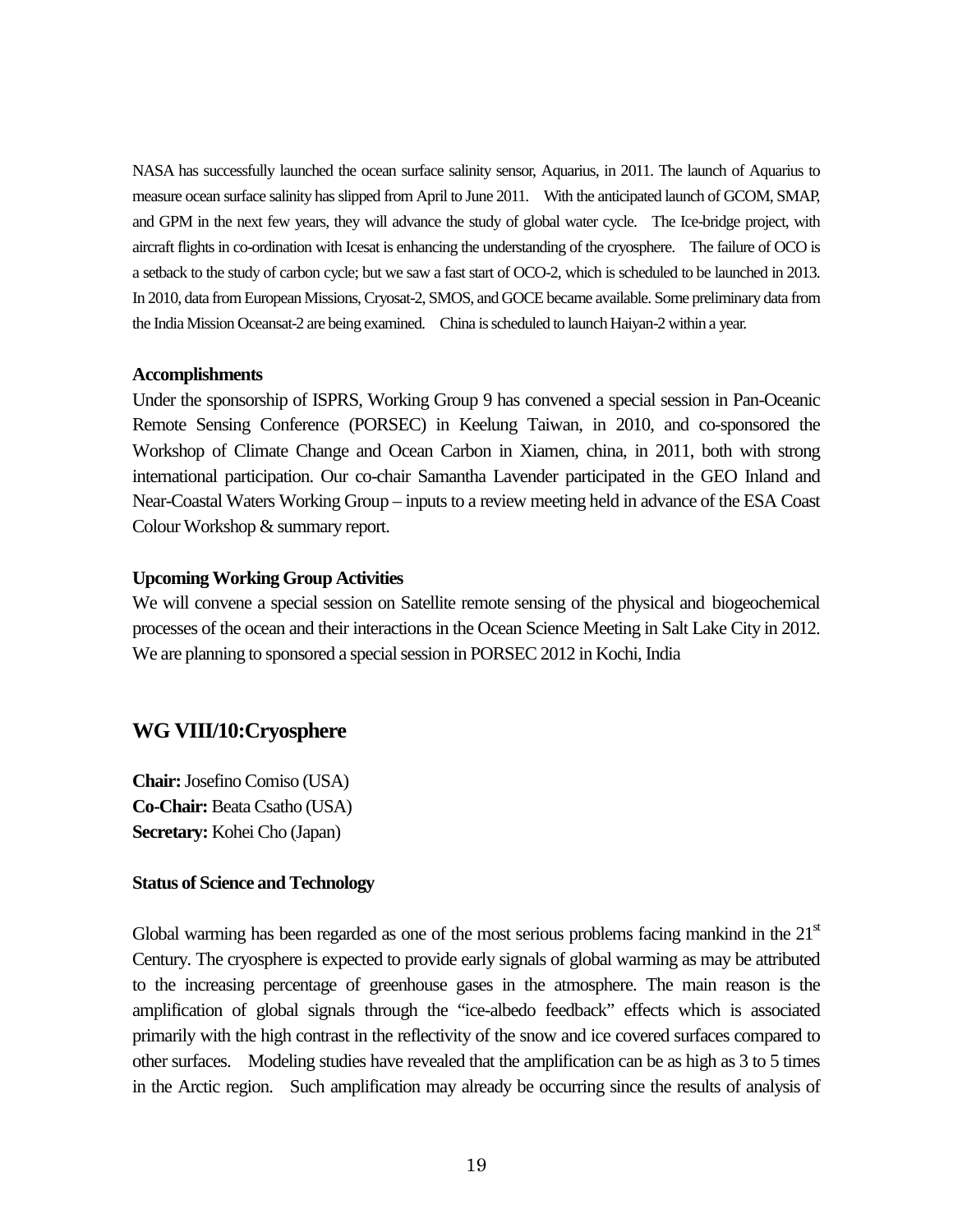thermal-infrared data have indicated that the surface temperature of snow and ice covered areas in the Northern Hemisphere has been increasing at 3- times the rate of increase of global temperatures in the last 30 years. Concurrently, the area covered by snow, sea ice, and glaciers have been declining at the rate of about 2 to 4% per decade in the Northern Hemisphere. Moreover, the area that gets melted in the Greenland ice sheet has been increasing and mass loss of its outlet glaciers through dynamic processes is accelerating. The most remarkable change, however, has been the rapid decline of the perennial sea ice cover, which is ice that survives the summer melt period. The area covered by perennial ice, which consists mainly of multiyear ice floes that survives the summer, has been observed to be declining at the rate of 12% per decade and reached a dramatically low value in 2007 when the area was almost 40% lower than the average over the last three decades. An independent study of the Arctic multiyear ice, or ice that has survived at least two summers, shows an even more drastic decline of this thicker ice type of about 17.5% per decade. Remote sensing methods play a critical role in monitoring ongoing changes and in developing better ice sheet models to predict future sea level rise.

In the Southern Hemisphere, observations from satellite data show practically no trend or an opposite trend. The sea ice cover of the Southern Ocean has been shown to be increasing at the rate of about 1% per decade and some cooling, especially at the Antarctic plateau has been observed by satellite microwave and thermal infrared sensors, respectively. Meanwhile, record size icebergs have come out of Ross Ice Shelf, the Ronne Ice Shelf, the Larson Ice Shelf, Pine Island and other shelf regions. New insights are needed including the possible impact of the Ozone Hole on the climate of the region. The continuing role of remote sensing in the study of this phenomenon is undoubtedly critical. The impact of changes in the cryosphere is expected to be profound since it is an important component of the climate system and has been regarded as the heat sink and a prime source of bottom water that is part of the global thermohaline circulation. The sea level equivalent of the Greenland Ice Sheet and Antarctica is about 70 to 80 meters while the glaciers have been the source of drinking water of millions of people located in the vicinity. Recent studies, using GRACE gravity observations, ICESat laser altimetry and regional atmospheric climate modeling revealed an increasing mass loss of Greenland and Antarctica. However, despite of significant progress in monitoring and modeling outlet glacier behavior, predicting ice sheet mass loss caused by changes in ice dynamics remained a challenge. Ongoing spaceborne and airborne campaign, such as ESA/CryoSat-2 and NASA's Icebridge mission collect critically needed new observations for monitoring ice sheet mass balance and related sea level rise as well as for improving our understanding of ice sheet, atmosphere, ocean interactions controlling these processes.

Among various satellite remote sensing sensors, passive microwave sensors are arguably the most useful for cryospheric sciences studies. Data from these sensors have been used extensively for large scale characterization of the sea ice and snow cover including persistence and melt patterns. The data are useful during day/night and almost all weather conditions and for monitoring the distribution of snow and ice at relatively high temporal resolution on global basis. A long time series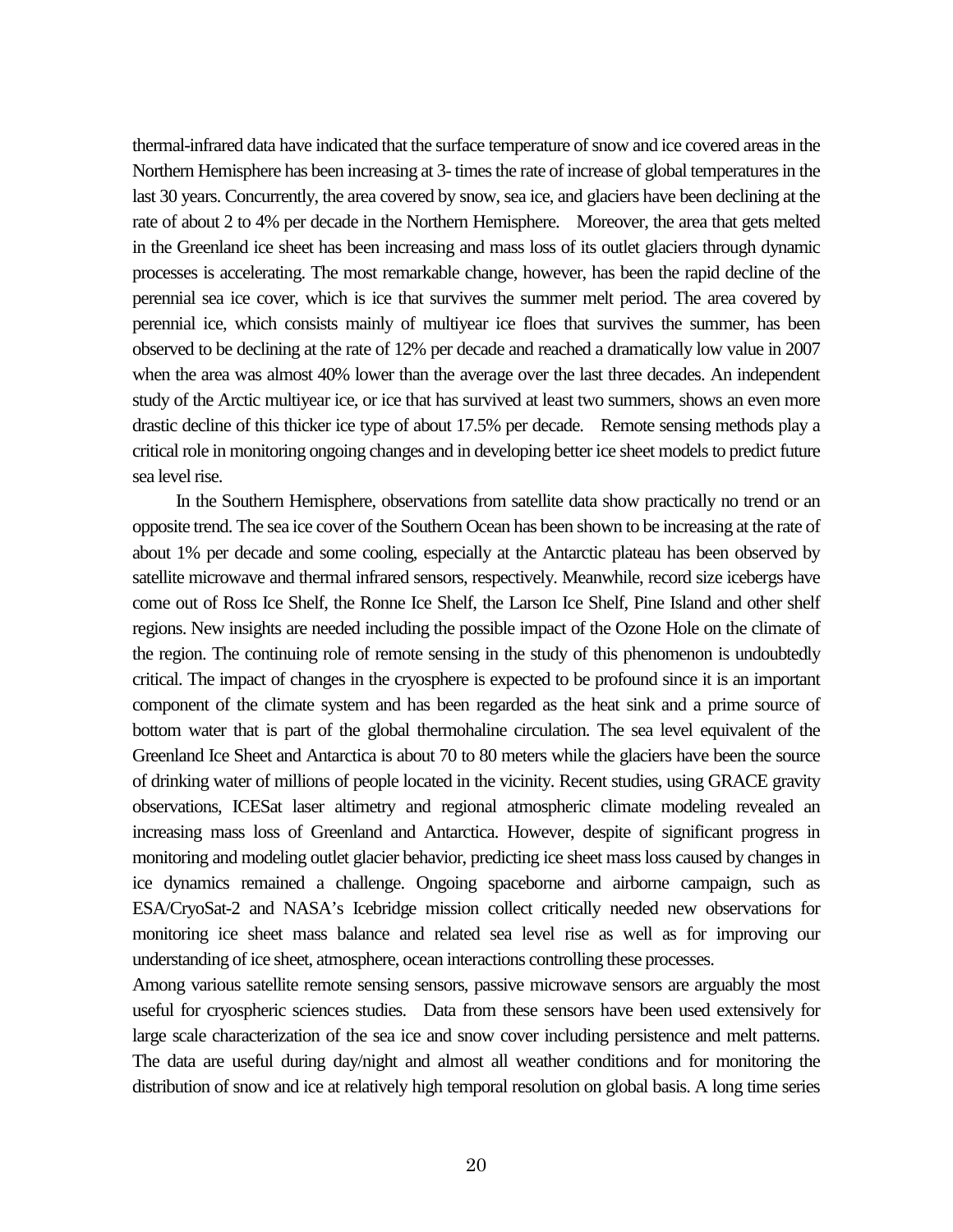of the data is now available, starting with the ESMR (1973 to 1976), SMMR (1978 TO 1987), SSM/I (1987 to the present) and AMSR-E (2002 to 2011). To ensure continuity of the time series which has been shown to be useful for climate change studies, JAXA is planning to launch the advanced passive microwave sensor AMSR-2, which is similar to AMSR-E) on board GCOM-W1 in March 2012. Some members of the working group are involved in developing and improving sea ice algorithms for extracting geophysical parameters from GCOM-W1 data. The relatively long time series for sea ice extent and area has been used for sea ice cover and trend studies. However, we basically do not have similar capabilities for assessing the changes in the thickness. Ice thickness in the Arctic has been determined primarily through the use of submarine upward-looking sonars and although thousands of km of data exist, the transects have been basically random in time and space. Since sea ice is very dynamic, some biases in these measurements are also possible. The situation has been improved through the use of ICESat laser ranging data which measures the freeboard of the ice which can be used to estimate the thickness. The system, however, have had some instrumental problems and measurements could only be made only twice a year, one usually in the month of March and the other in the month of November. Furthermore, the system has been slowly deteriorating and provided the last useful data in 2009. A replacement called ICESat-2 has been approved but date of launch is expected to be after 2015. Meantime, the series is being continued with the launch of the ESA/CryoSat-2 which carries a delay/Doppler radar altimeter which has been claimed to provide more accurate measurements of the ice freeboard than the ICESat laser altimeter. Both CryoSat and ICESat sensors actually complement each other since one provides top of the snow topography and freeboard information while the other provide snow/ice interface freeboard information. All these instruments have good potential applications in other regions of the cryosphere as well. Satellite gravimetry and laser altimetry are the main missions that currently monitor interannual, annual and decadal mass balance of polar ice sheets. Repeat coverages using a combination of satellite and airborne laser and radar altimetry, including InSAR and in situ GPS observations has been used for detecting changes in ice sheet surface elevations and ice sheet velocities, needed for investigating the dynamic behavior of outlet glaciers that might trigger rapid ice loss with a warming climate. The ICESat-2 laser system will employ multiple beams of very high pulse repetition frequency photon counting lasers arrayed across track, thus providing unprecedented resolution for topographic mapping and change detection of the cryosphere. Several working group members are participating in the definition of the ICESat-2 mission science goals and design parameters as well is in assessing the potential of the single photon counting laser systems for ice sheet altimetry.

### **Accomplishments**

#### Website and membership:

The website has been maintained following the general format provided by ISPRS. Complementary information about the state of the cryosphere is also provided on a weekly manner at